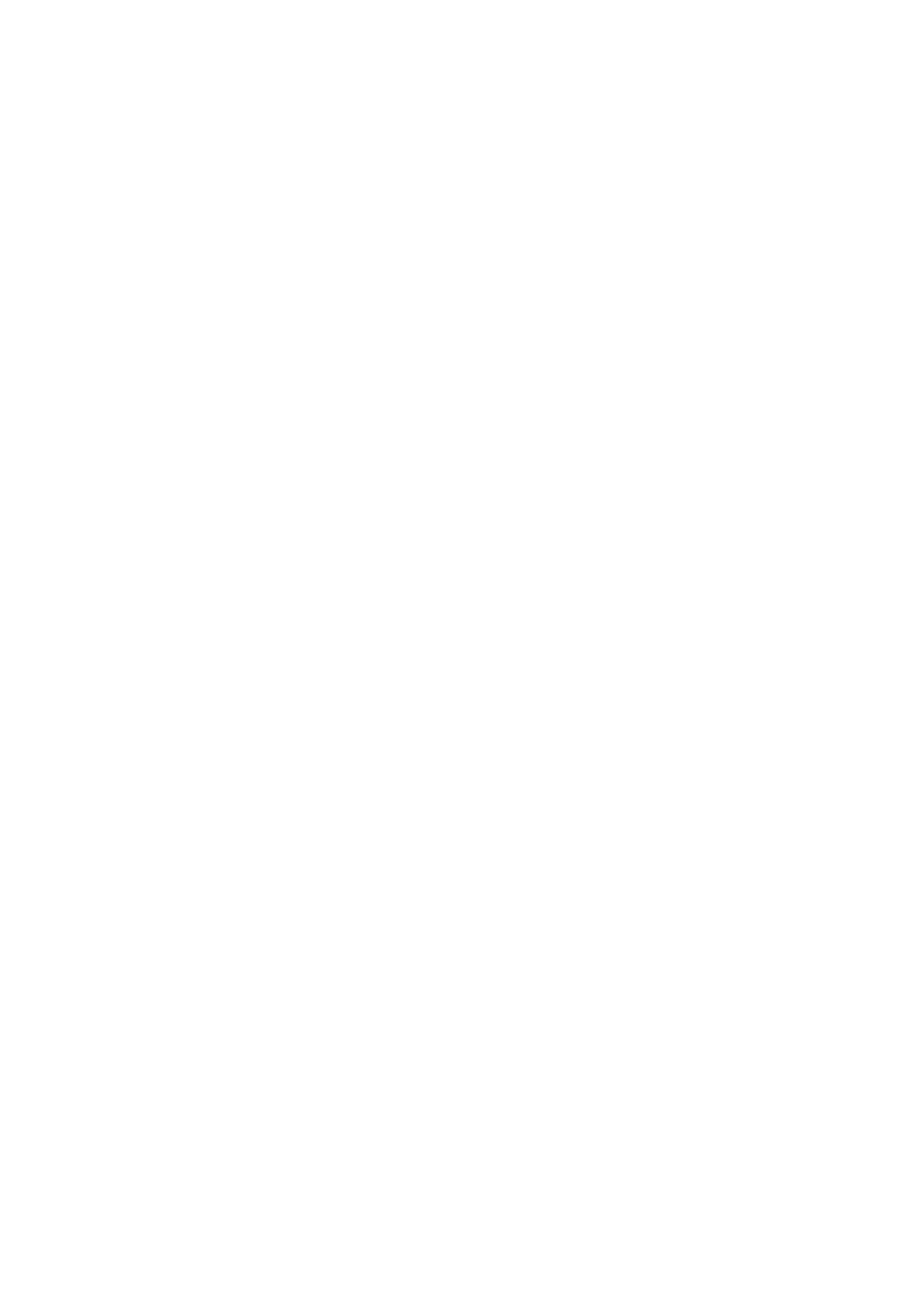# **About NZIER**

NZIER is a specialist consulting firm that uses applied economic research and analysis to provide a wide range of strategic advice.

We undertake and make freely available economic research aimed at promoting a better understanding of New Zealand's important economic challenges.

Our long-established Quarterly Survey of Business Opinion and Quarterly Predictions are available to members of NZIER.

We pride ourselves on our reputation for independence and delivering quality analysis in the right form and at the right time. We ensure quality through teamwork on individual projects, critical review at internal seminars, and peer review.

NZIER was established in 1958.

# **Authorship**

This paper was prepared at NZIER by Michael Bealing.

It was quality approved by Todd Krieble

The assistance of Sarah Spring and Olivia Wills at NZIER is gratefully acknowledged.

How to cite this document:

NZIER. 2021. Under-served learners: The economic and wellbeing benefits of improving education outcomes. A report to UP Education.

Registered office: Level 13, Public Trust Tower, 22–28 Willeston St | PO Box 3479, Wellington 6140 Auckland office: Ground Floor, 70 Shortland St, Auckland Tel 0800 220 090 or +64 4 472 1880 [| econ@nzier.org.nz](mailto:econ@nzier.org.nz) [| www.nzier.org.nz](http://www.nzier.org.nz/)

© NZ Institute of Economic Research (Inc). Cover image b[y Clay Banks](https://unsplash.com/@claybanks?utm_source=unsplash&utm_medium=referral&utm_content=creditCopyText) on [Unsplash](https://unsplash.com/s/photos/education?utm_source=unsplash&utm_medium=referral&utm_content=creditCopyText) NZIER's standard terms of engagement for contract research can be found a[t www.nzier.org.nz.](http://www.nzier.org.nz/)

While NZIER will use all reasonable endeavours in undertaking contract research and producing reports to ensure the information is as accurate as practicable, the Institute, its contributors, employees, and Board shall not be liable (whether in contract, tort (including negligence), equity or on any other basis) for any loss or damage sustained by any person relying on such work whatever the cause of such loss or damage.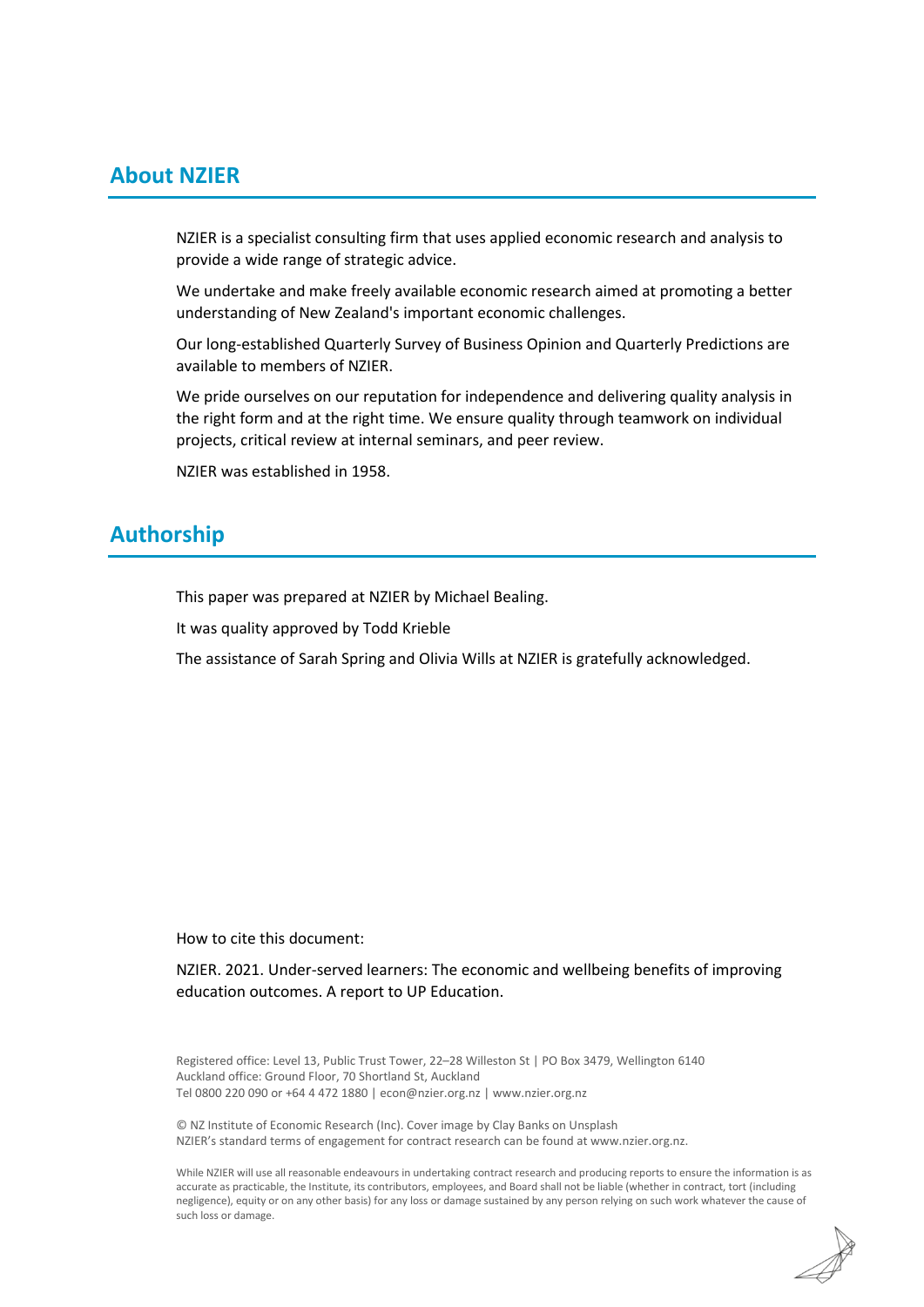# **Key points**

## **The objectives of the research**

- UP Education commissioned NZIER to investigate the social and economic benefits of improving education outcomes for under-served learners in New Zealand.
- NZIER investigated which communities experience disparities in educational outcomes and considered the potential benefits that could be realised if the disparities were resolved.

### **The framework for the research**

- In this report, the benefits of education are framed as better economic outcomes, social outcomes, and cultural outcomes:
	- better economic outcomes that flow on to whānau and local communities
	- − better social outcomes, healthier and longer lives on an individual level and intergenerational level
	- − better cultural outcomes, greater cultural awareness, and participation.

### **Who are the under-served learners?**

- The combined group of under-served learners is an estimated 66,290 people aged 25– 49 years.
- Māori, Pacific people and people with disabilities are over-represented in under-served learners, and they are more likely to be male than female.

### **An opportunity for better economic outcomes**

- International evidence shows a causal relationship between education and income, and that relationship is stronger among those from disadvantaged communities.
- Local evidence shows that qualifications are a gateway to better employment opportunities.
- In 2020, the employment of people with no qualification was 42%, compared to those with levels 1–3 (64%) and levels 4–6 (74%).
- On average, a person with a level 4–6 qualification will earn more than \$500,000 compared to someone with no qualification during their working life.
- The level of income difference will materially expand the potential economic outcomes and consumption choices available to those with better education.
- The net present value of the increase in average earnings over working-age years due to improving the under-served learner from their current level of qualification to level 4–6 accreditation would be \$10.9 billion over 30 years, after adjusting for labour force participation.

i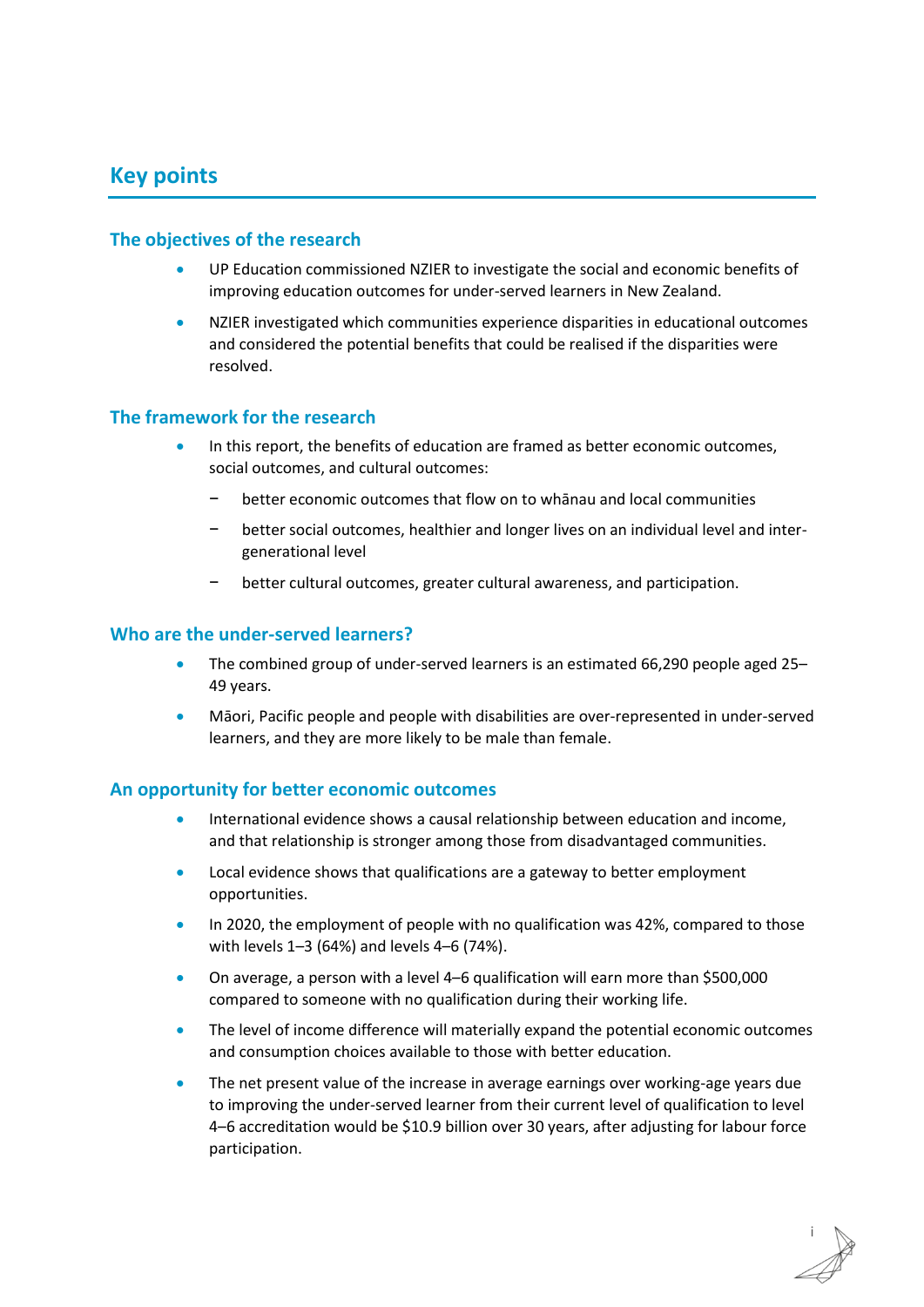The potential increase in aggregate income due to transitioning 66,290 under-served learners from their current level of qualification to a level 4–6 is \$844 million annually based on the median age of 32 years old, putting aside the role of the labour market in employment outcomes.

# **An opportunity for better social outcomes**

- Tertiary education is associated with more positive social outcomes and less adverse social outcomes.
- Improvements in education outcomes are associated with better self-esteem, better health literacy, health quality gains, and longer life expectancy.
- Improvements in paternal education outcomes are linked to better health and economic outcome among their children.
- Tertiary education is associated with lower smoking rates, lower obesity rates, lower crime rates and less welfare dependency.

# **An opportunity for better cultural outcomes**

- Education improves social cohesion and civic participation among males.
- A sense of purpose is also higher among those with higher levels of qualification.

# **Education could be one of the most influential levers for improving wellbeing**

There is a large body of literature showing the positive and multifaceted benefits of improving education outcomes. The links between education, the economy, health and social settings indicate that education is one of the more influential policy levers for improving the welfare of New Zealanders now and in the future.

Under-served learners are over-represented in the statistics about adverse economic, health and social outcomes. But there are opportunities to do things differently to address the needs and settings of those who are under-served. Education can be innovative, targeted and tailored for the needs and aspirations of an increasingly diverse population.

ii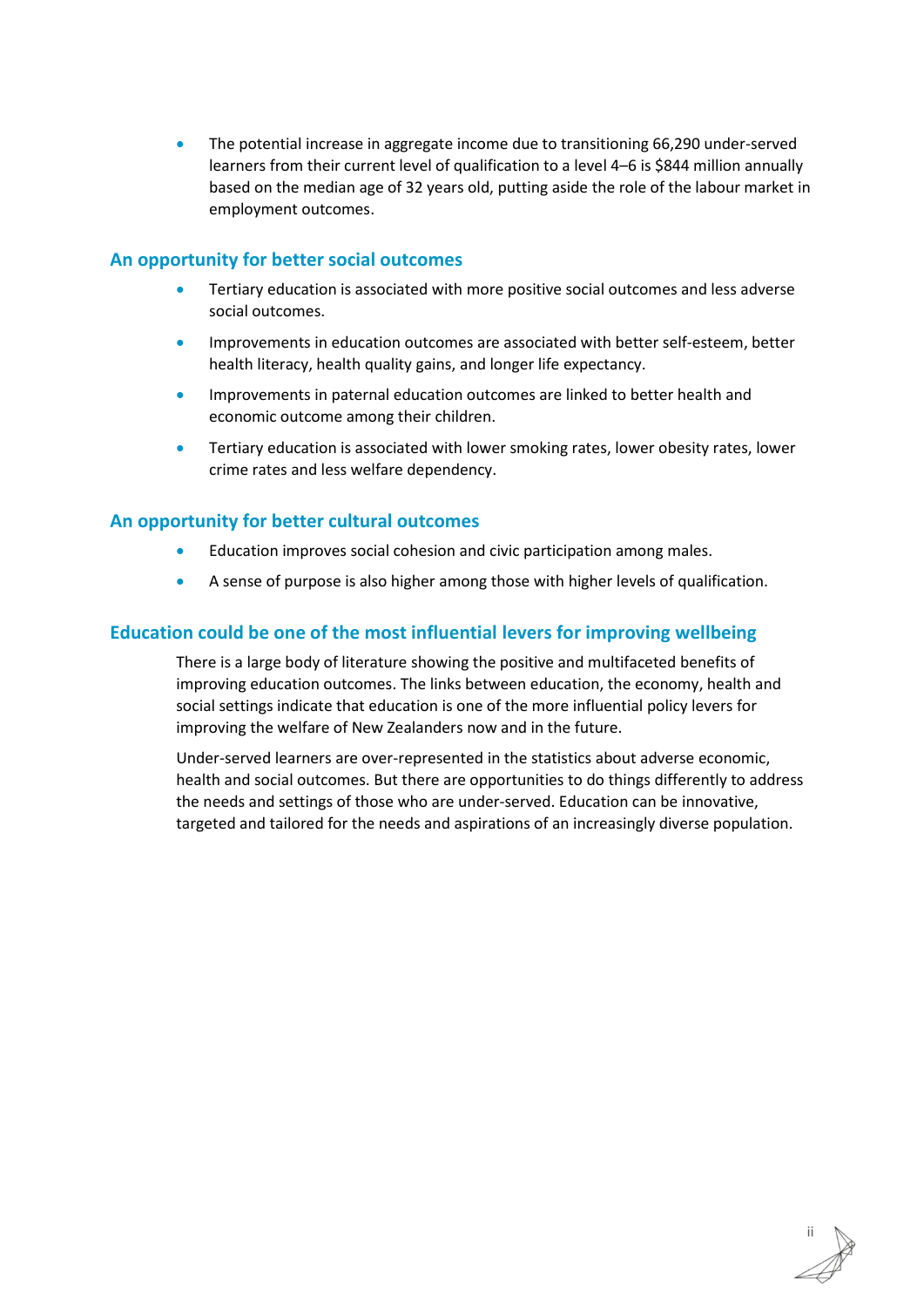# **Contents**

| 1              |                                                                                                                                                                              |  |  |
|----------------|------------------------------------------------------------------------------------------------------------------------------------------------------------------------------|--|--|
| 2              |                                                                                                                                                                              |  |  |
| 3              |                                                                                                                                                                              |  |  |
| 4              | Better educational outcomes contribute to better economic outcomes that flow on to<br>4.1<br>Significant economic benefits to society flow from individual benefits10<br>4.2 |  |  |
| 5              |                                                                                                                                                                              |  |  |
| 6              | 12. Better cultural outcomes, greater cultural awareness, and appreciation for cultural diversity                                                                            |  |  |
| $\overline{7}$ | 7.1<br>Education as a source of empowerment and self-determination for people with<br>7.2                                                                                    |  |  |
| 8              |                                                                                                                                                                              |  |  |
| 9              |                                                                                                                                                                              |  |  |
| 10             |                                                                                                                                                                              |  |  |

# **Figures**

| Figure 9 Qualification and course completion rates among Māori and Pacific people 17 |  |
|--------------------------------------------------------------------------------------|--|
| Figure 10 Domestic tertiary enrolments by ethnicity, gender, and subsector, 2015 17  |  |
| Figure 11 Percentage of students with a disability by education provider type 18     |  |
|                                                                                      |  |
|                                                                                      |  |

# **Tables**

| Table 2 Under-served learners that have not continued to tertiary education 3 |  |
|-------------------------------------------------------------------------------|--|
|                                                                               |  |
|                                                                               |  |

iii Æ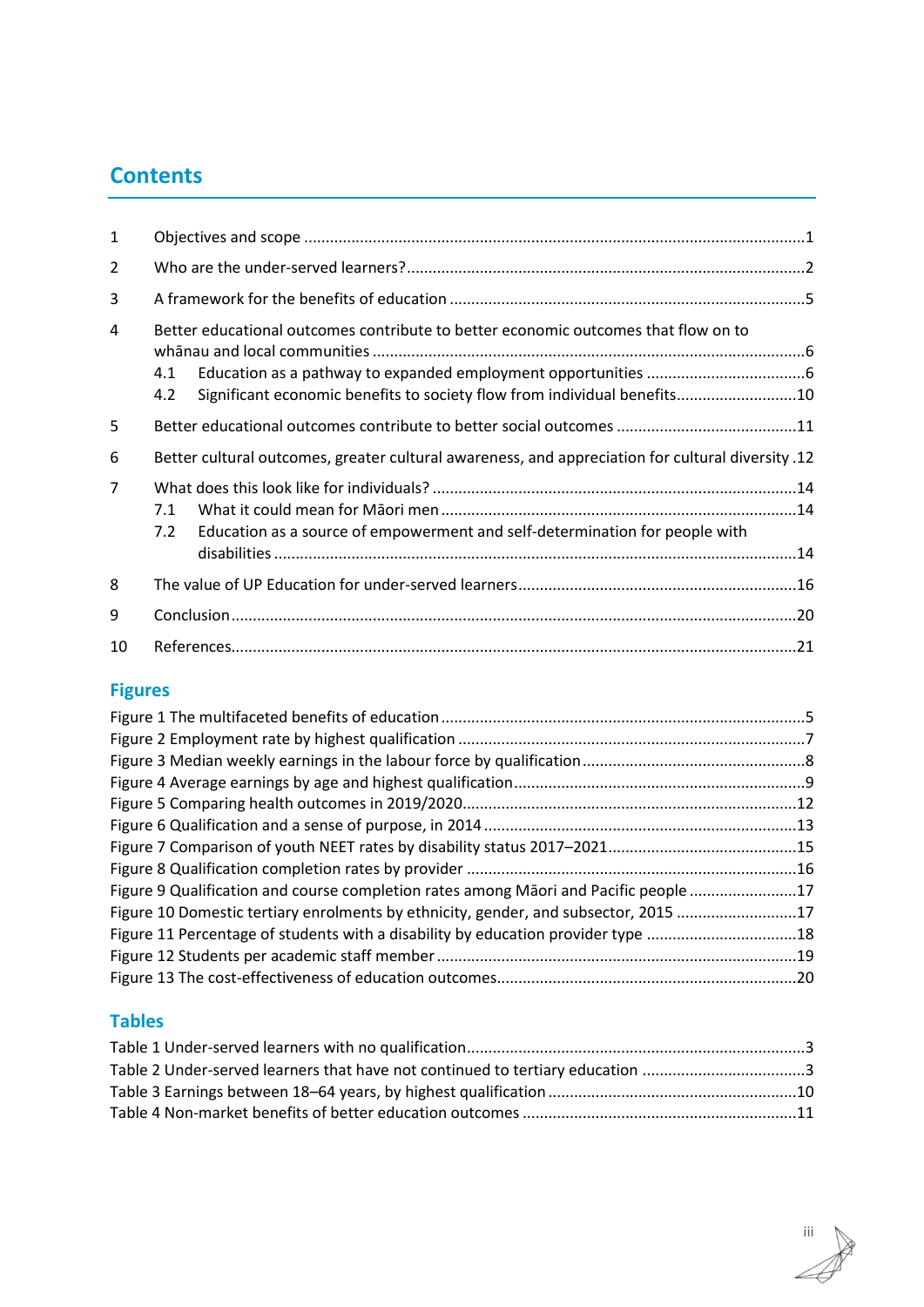# <span id="page-6-0"></span>**1 Objectives and scope**

UP Education commissioned NZIER to investigate the social and economic benefits of improving education outcomes for under-served learners in New Zealand. In this report, NZIER investigated which communities experience disparities in educational outcomes and considered the potential benefits that could be realised if the disparities were resolved.

### **Research objectives**

The objectives of the research were to investigate the following research questions:

- What are the potential social and economic benefits to individuals, whānau and society if under-served learners are adequately served?
- What does this look like in practical terms of 2–3 stylised personas?
- What value does UP Education contribute to outcomes for under-served learners?

#### **Research approach and scope**

We took a top-down approach in the research. The assessment focused on identifying the broad categories of benefits from education and potential gain to resolve the disparities.

The benefits of education are multifaceted and pivotal for many outcomes. This report outlines the potential benefits that could be realised and introduces a critical area of ongoing research. A detailed assessment and quantification of all the benefits were beyond the scope of this research. The monetisation of the health benefits and the cost savings for the health system are additional benefits that have not been fully assessed in this report.

Assessing the costs of addressing the disparities of educational outcomes among the underserved learners was out of scope. That would be part of the next steps once an effective set of interventions has been researched and designed.

#### **Structure of the report**

The report structure includes the following parts:

- a discussion of who are the under-served learners
- an outline of the three-part framework for the benefits of education
- high-level assessments of the benefits associated with each of the three parts
- an investigation into the value of UP Education in reducing educational disparities.

Each part of the research sought to highlight the key themes and evidence succinctly rather than provide an in-depth discussion of the academic literature.

#### **Research funding**

NZIER was funded by UP Education to complete this research.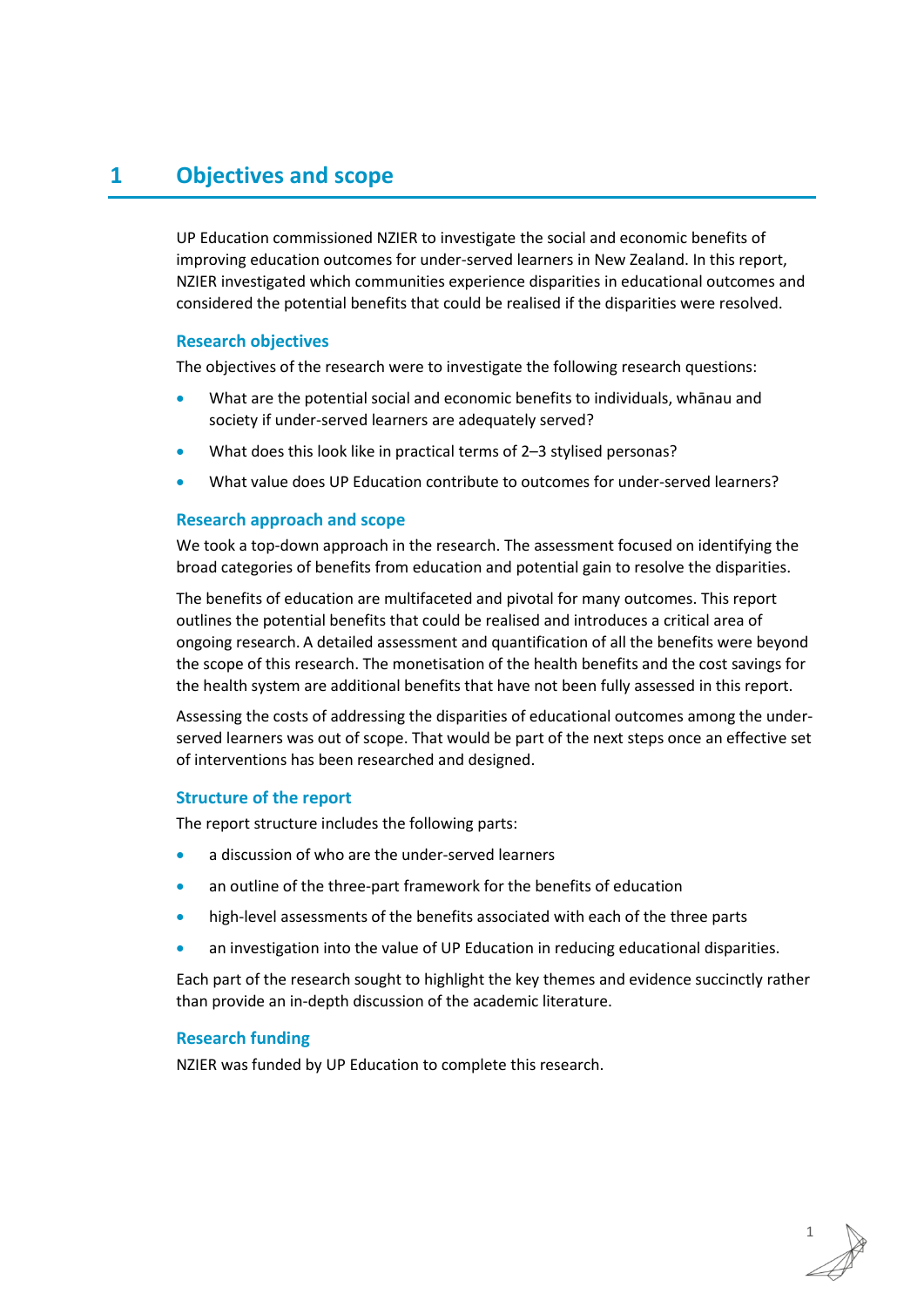<span id="page-7-0"></span>New Zealand has a universal education system that is intended to develop skills, support participation, promote the wellbeing of New Zealander's and deliver on the equity principles of the Treaty of Waitangi (Education and Training Act 2020). While the education system is broadly successful in delivering those intentions, there is room for improvement in the equality of outcomes. Parts of the community currently experience disproportionately poorer educational outcomes than others – they are under-served learners.

# **The approach for estimating how many learners are under-served**

Under-service was measured by comparing the rate of qualification by sex and ethnicity to the national average rate of highest qualification. Where a cohort had a qualification rate below the national average for a given level, the proportional difference between the cohort the national average was counted as the rate of under-service. Over-representation in the no qualification category was treated as under-service. Cohorts consistently achieving above the national rate, such as European females, are not underrepresented in under-served learners. This approach takes the perspective over average outcomes within a cohort to facilitate a level of generalisation demanded by the scope and resources of the research. The outcomes at an individual level are almost certainly more nuanced than at the average level.

The age range for the assessment of the under-served was limited to people aged 25–49 for the following reasons:

- To limit the potential for counting learning that may still be in the process of completing their first tertiary qualification at the time the data was collected.
- While it is possible that those aged 50 years and over could benefit from improved education outcomes during middle age, the likelihood of transitioning into a different sector or significantly different role at the age is reduced. Therefore the age was limited to be more conservative about the likely gain. This upper age limit was also influenced by the general trend of average incomes in New Zealand peaking in the early to mid-50s.

# **Under-served learners with no qualification**

Māori, Pacific people, and people with disabilities are over-represented among the working-age population with no qualifications and/or only secondary school level qualifications. The proportion of Māori and Pacific people in their prime working years (25– 49) without any qualification, including level 1, is twice as large as the national proportion. Similarly, the proportion of people with a disability with no qualification is twice that of those without a disability. We estimate that if the educational attainment were proportional by ethnicity and sex across the whole population, then the cohort of those aged 25–49 with no qualification would have been 34,830 fewer (see [Table 1\)](#page-8-0).

There are no European females in the table because the rate of European females with no qualifications is below the national average.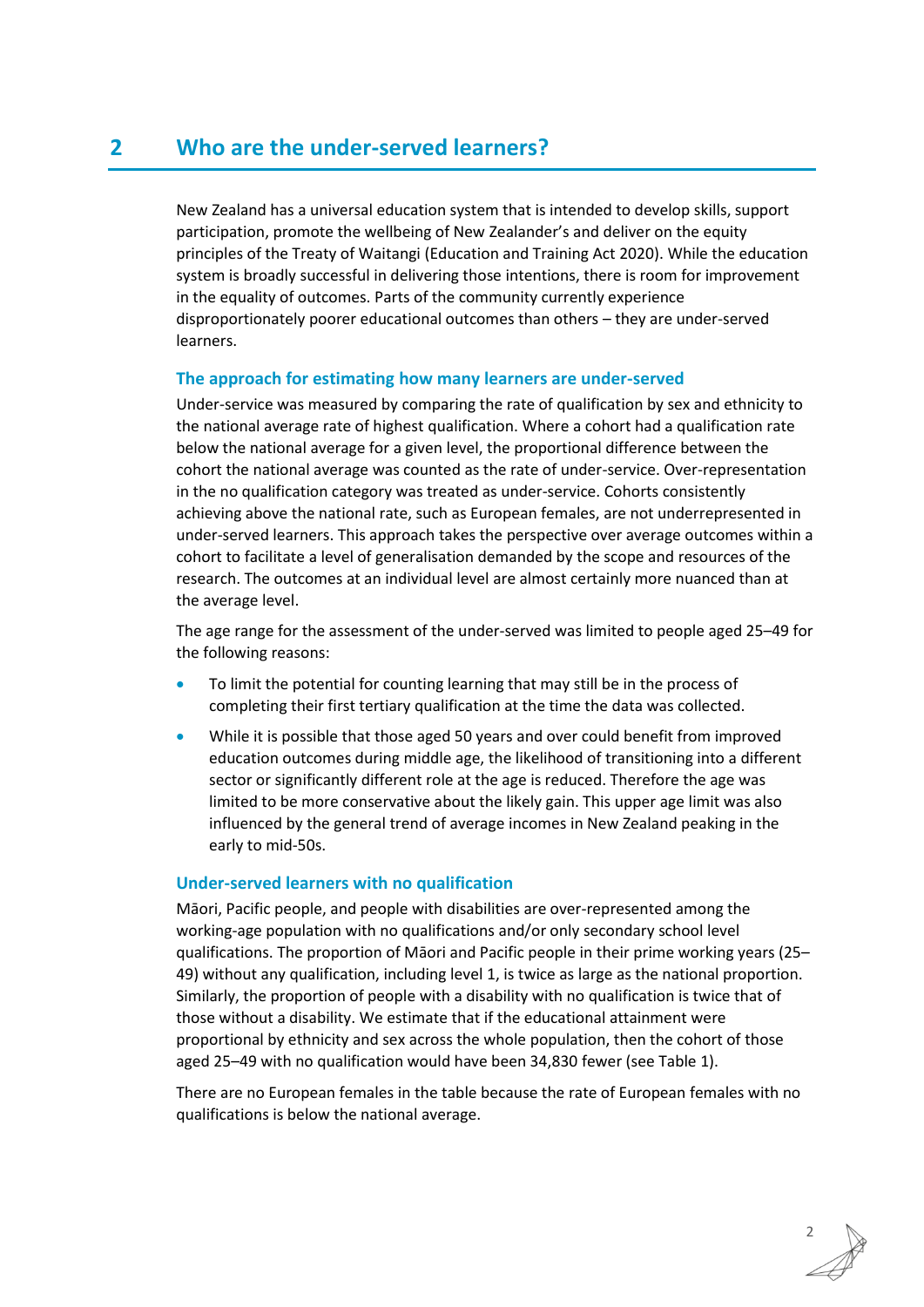## <span id="page-8-0"></span>**Table 1 Under-served learners with no qualification**

The number of people aged 25–49 who were under-served compared to the national rate of achievement

|              | <b>European</b> | <b>M</b> aori | <b>Pacific people</b> | <b>Total</b> |
|--------------|-----------------|---------------|-----------------------|--------------|
| Females      | 0               | 7,700         | 2,700                 | 10,400       |
| <b>Males</b> | 4,800           | 13,040        | 6,590                 | 24,430       |
| Total        | 4,800           | 20,740        | 9,290                 | 34,830       |

Source: NZIER

### **Under-served learners that completed secondary school but did not go further**

There are also under-served learners who have achieved a level 1-3 qualification, who would have achieved tertiary level qualifications if they had achieved at the national average. It was estimated that 31,460 people aged between 25–49 whose qualification was at a secondary level when it should be at a tertiary level if they had achieved the national level of education. The composition of the under-served learner among those who ceased education at secondary level qualification is disproportionately Māori (49%) and male (57%). Māori males account for 26% of the under-served learners in this cohort. Data limitations prevent the identification of this category of under-served learners by ethnicity and disability status, but we know that people with disabilities are only half as likely to attain a tertiary qualification as people without a disability.

There are no European females in the table because the rate of European females who did not go on to tertiary qualifications is below the national average.

|              | European | <b>M</b> aori | <b>Pacific people</b> | <b>Total</b> |
|--------------|----------|---------------|-----------------------|--------------|
| Females      | 0        | 7,410         | 6,070                 | 13,480       |
| <b>Males</b> | 3,460    | 8,130         | 6,390                 | 17,980       |
| Total        | 3,460    | 15,540        | 12,460                | 31,460       |

<span id="page-8-1"></span>**Table 2 Under-served learners that have not continued to tertiary education**  The number of people aged 25–49 who were under-served compared to the national rate of achievement

Source: NZIER

The combined group of under-served learners is an estimated 66,290 people aged 25–49.

### **People with disabilities are more likely to have unmet education needs**

The 2013 Disability Survey revealed an unmet need for learning support for students, including 14% of students with disabilities reported that they would like more support with their study, rising to 38% of students with higher needs (Statistics NZ 2014b). Younger students with disabilities were also more likely to want more support. Institutions with lower student to staff ratios may be uniquely placed to address this need.

People with disabilities are likely to be over-represented among under-served learners. People with disabilities are over-represented in those with no qualification and under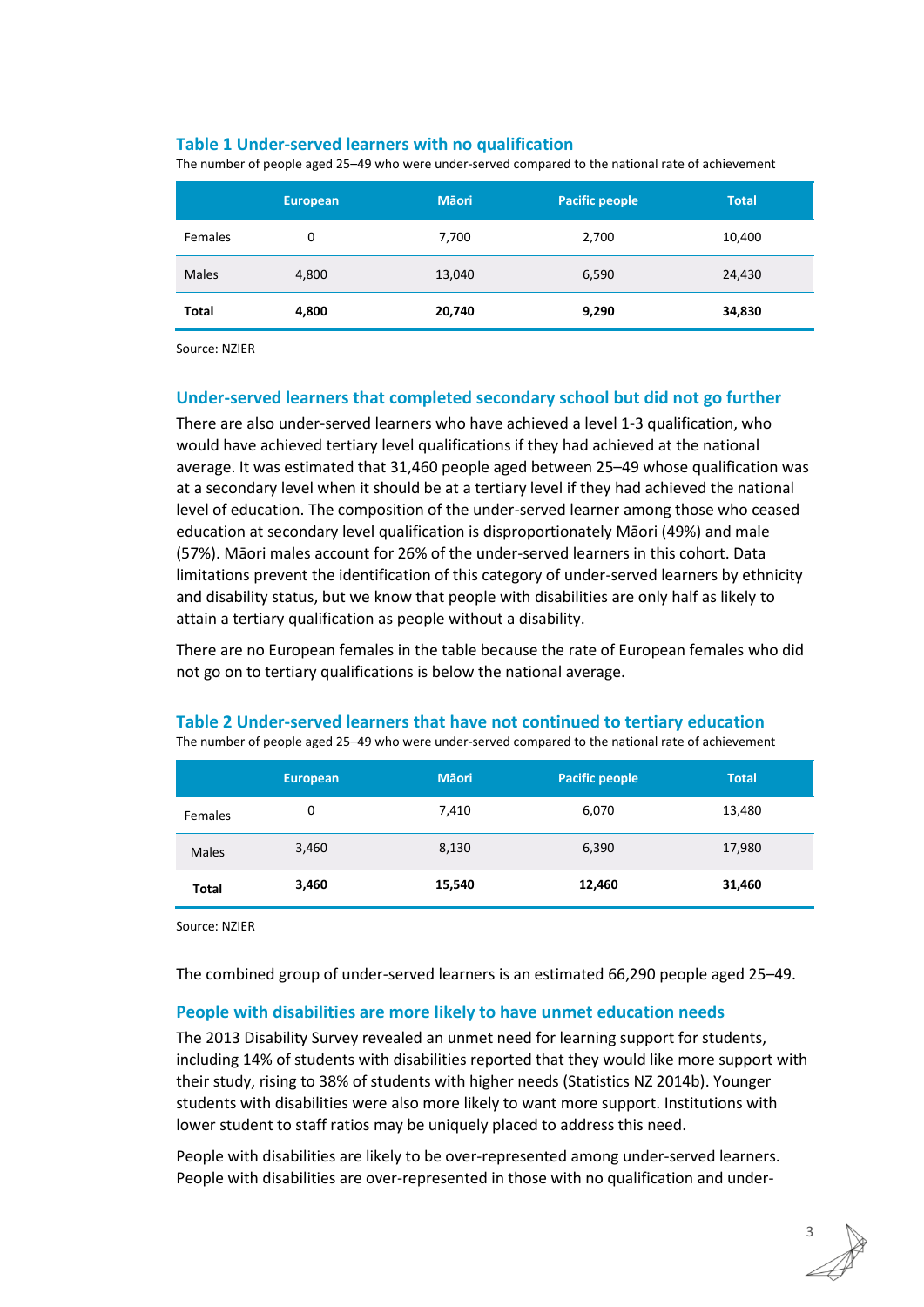represented in those with a tertiary qualification. The challenge with disability statistics is the inability to control for the severity and nature of disability in the rate of educational attainment among those with a disability.

# **Figure 1 Highest qualification attained by disability status**



By level, 2021 Q2, % of people aged 15-64

Source: NZIER based on Statistics NZ Household Labour force Survey

### **Youth not in education, employment, or training**

The estimate of under-served learners aged 25–49 is a conservative estimate because it does not include youth outcomes among those aged 15–24 years and those aged 50 years or older. Māori, Pacific people and disability communities are also over-represented among those not in education, employment, or training (NEET). From 2017–2021, an average of 41% of the people with disabilities aged 15–24 were classified as NEET, compared to 10% of those without disabilities.

While disability is a broad church of impairments with a wide spectrum of severity within each impairment category, it is clear improving educational outcomes among those with a disability is vital for achieving equitable social and economic outcomes for people with a disability. Better educational outcomes are associated with higher earnings which are needed to fund the independence of people with disabilities as they seek to escape the tyranny and potential relative poverty a disability can place on individuals and their whānau.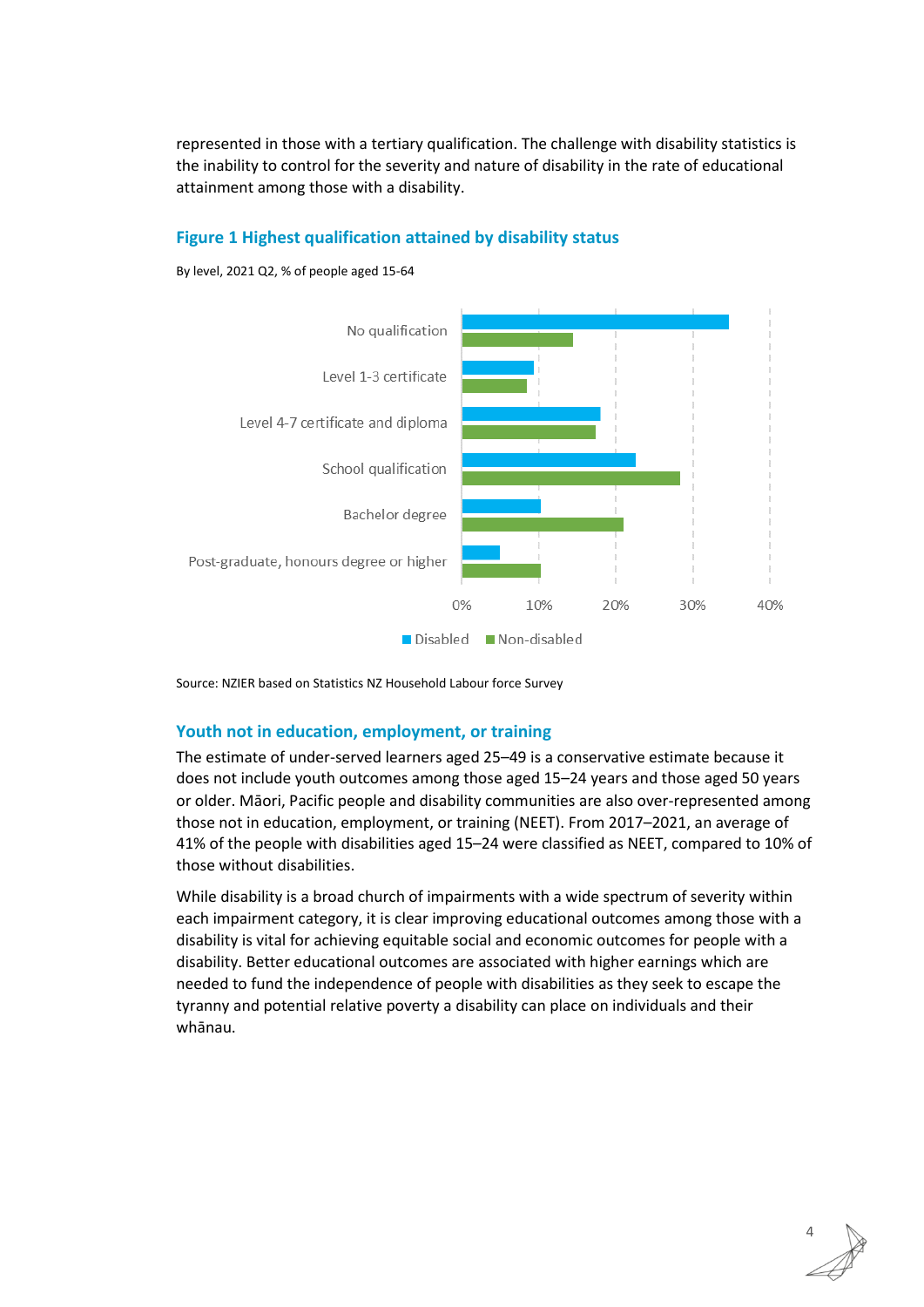# <span id="page-10-0"></span>**3 A framework for the benefits of education**

### **Education provides opportunity, capability, and choice**

Education develops human capital, increases knowledge, and expands skill sets. Education develops capabilities that widen individuals' economic potential, which expands the set of opportunities individuals can potentially pursue and, in doing so, increases the freedoms and resilience of individuals, households, and communities.

Education contributes to enhanced productivity through greater knowledge and more skills. Krugman argued that while productivity isn't everything in the short term, it is a major factor in long-term economic outcomes (Krugman 1994). Sen, another Nobel Prize-winning economist, proposed that the value of education should be conceptualised as enhancing human capital and human capability, where human capital comes from the acquisition of knowledge and skill. Improvements in human capital increase productivity which leads to higher wages. Education improves human capability by increasing the opportunity for people to learn new ideas and have the confidence to communicate them with others. Education does more than contribute to economic prosperity; it expands the possibilities and improves the quality of discourse that influences societal aims, norms and outcomes (Sen 1997). Thus, education has individual and collective benefits through the acquisition, development and communication of information and innovation.



#### <span id="page-10-1"></span>**Figure 1 The multifaceted benefits of education**

#### Source: NZIER

Better educational outcomes contribute to the following flow-on effects:

- better economic outcomes that flow on to whānau and local communities
- better social outcomes, healthier and longer lives on an individual level and intergenerational level
- better cultural outcomes, greater cultural awareness, and appreciation for diversity.

In this report, the benefits of education are framed as better economic outcomes, social outcomes, and cultural outcomes.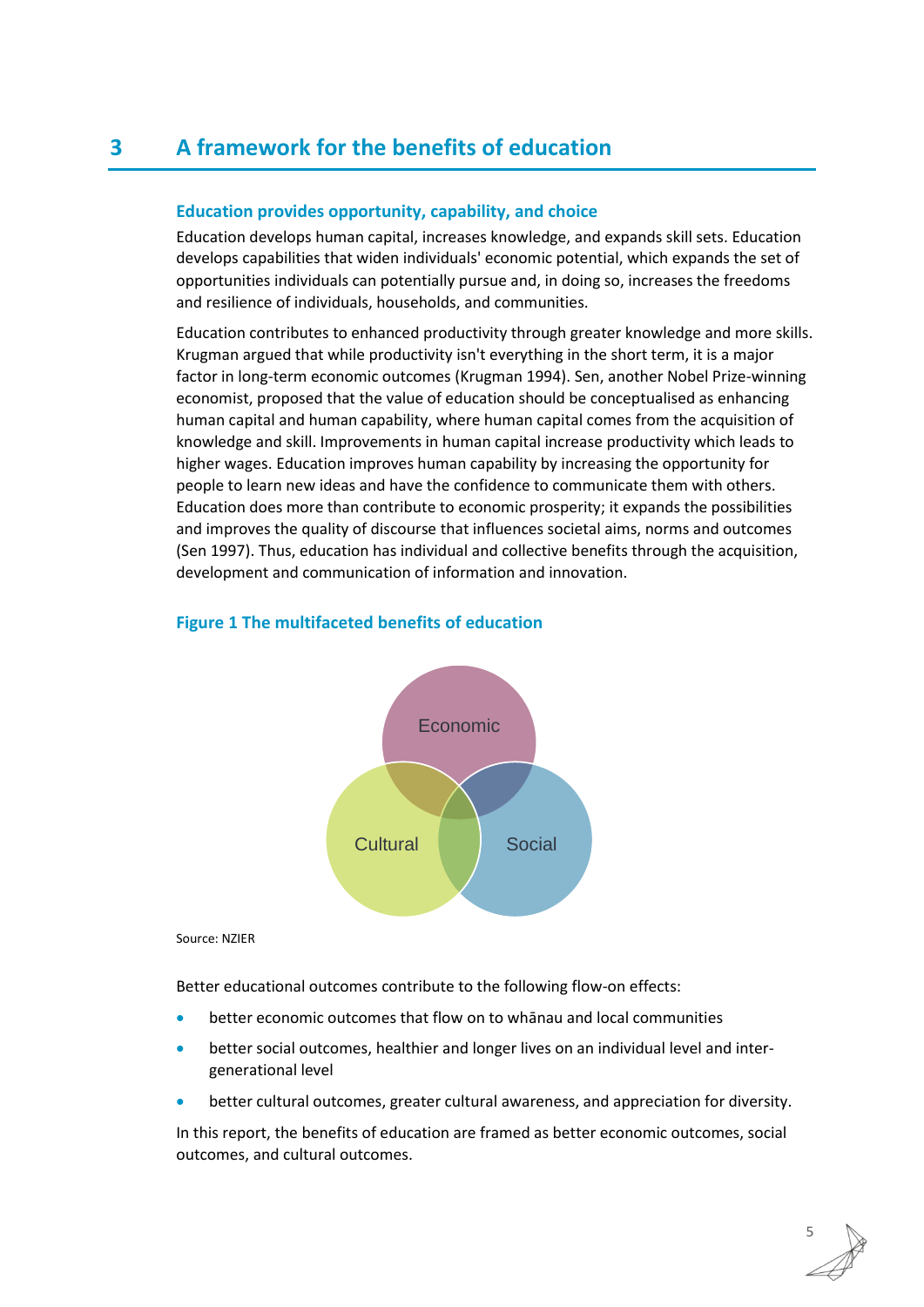# <span id="page-11-0"></span>**4 Better educational outcomes contribute to better economic outcomes that flow on to whānau and local communities**

Education plays a fundamental role in achieving meaningful employment and incomes, foundational to economic and social outcomes. In this section, we explore the economic benefits of education through two themes:

- Education as a pathway to expanded employment opportunities
- Education as a pathway to higher incomes.

Employment and income are inter-related economic outcomes of improving the education of under-served learners.

# <span id="page-11-1"></span>**4.1 Education as a pathway to expanded employment opportunities**

Education is as much about signalling as it is about the acquisition of skills and knowledge. Educational attainment is a signal to a prospective employer that people are accredited in the prerequisite skills and subject matter relevant to the role and industry. But educational attainment also demonstrates to employees that the applicants for a role have value characteristics such as:

- The willingness to invest in learning
- The ability to learn new skills and knowledge
- The motivation and tenacity to start and complete a learning journey
- The self-belief to engage in a challenge where the outcome is uncertain
- A resilient and disciplined attitude.

These characteristics are even more important with the great re-assessment of work since the turn of the millennium. Adaptability, attitude and learning on the go are more highly prized than ever. Educational attainment is a signalling device in society and the economic arena revolving around employment and employability. Education attainment is one factor in social status and the social network contributing to social mobility and life-course outcomes.

When employers have limited information about productivity or the personal attributes that determine productivity (such as knowledge, aptitude, and motivation), they will have an incentive to use education as a proxy for the potential value of prospective candidates (Altonji and Pierret 1998). The 'sorting' hypothesis attests that education also 'signals' or 'screens' intrinsic productivity of potential employees (Spence 1973; Stiglitz 1975; Johnes and Johnes 2007).

### **Local evidence of signalling effects of education in the labour market**

There is evidence that achieving qualifications improve the probability of better employment than skill acquisition without qualification in New Zealand's labour market (Ministry of Education 2010b). This is a local example of the signalling role of formal qualifications changing the probability of employment success.

The wage returns specific to educational credentials rather than accumulated years of education are known as sheepskin effects. They can occur because credentials may signal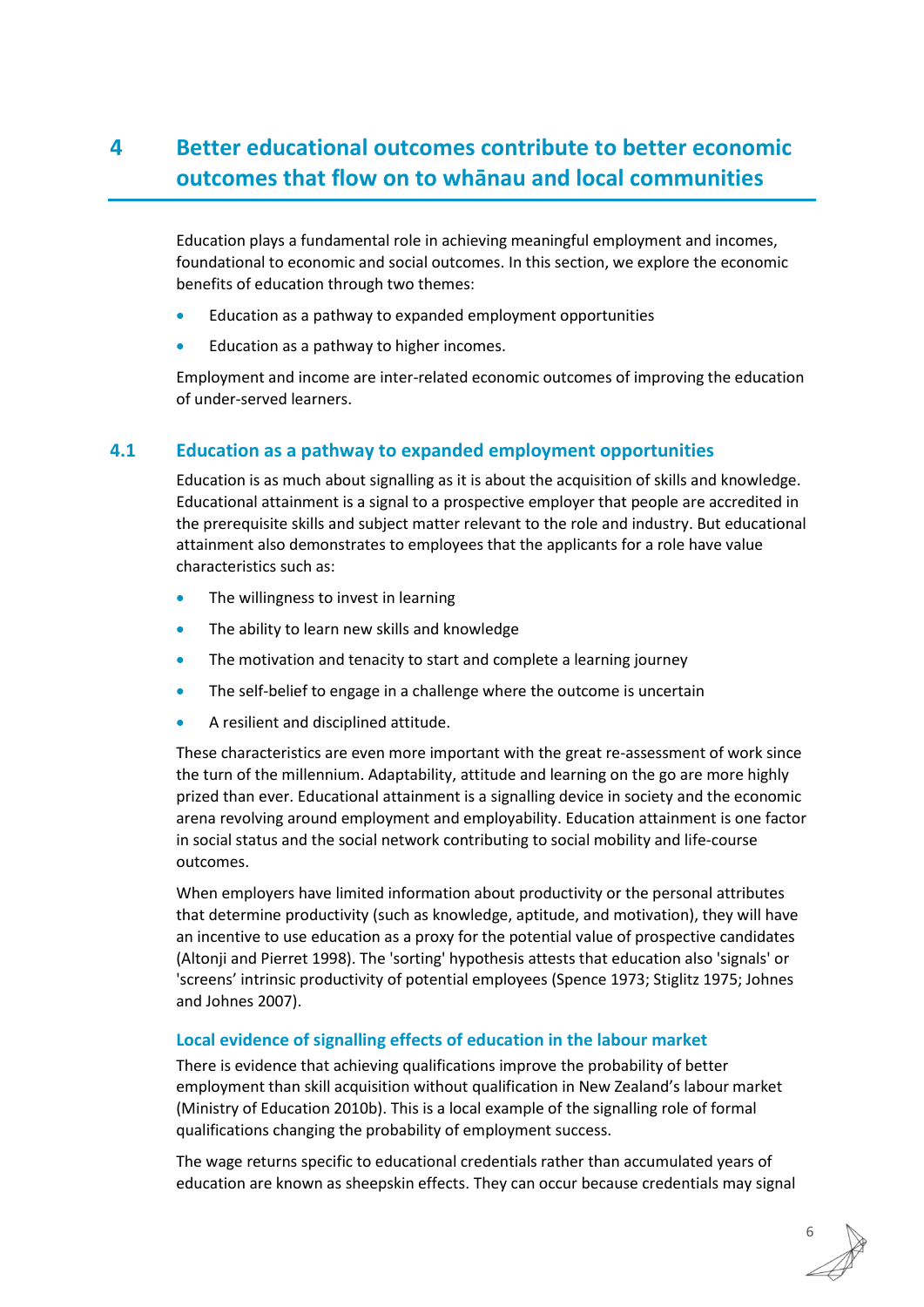workers' productivity. In New Zealand, Gibson (2000) found that large sheepskin effects in our labour market and the returns to credentials exceeded the returns to years of education, especially for ethnic minorities.

### **More education is associated with higher employment rates**

More education increases the rate of employment. [Figure](#page-12-0) 2 shows that the employment rate is positively related to better educational outcomes in New Zealand. In 2020, the employment of people with no qualification was 42%, compared to those with levels 1–3, levels 4–6 and bachelor's degrees, which were 64%, 74% and 81%, respectively.

# <span id="page-12-0"></span>**Figure 2 Employment rate by highest qualification**



Employment rate by highest qualification, in 2020

Source: Statistics NZ (2021c) Household Labour Force Survey

Educational achievements have intergenerational effects. Childhood poverty, especially when severe and persistent, often leaves a long shadow in the form of lower educational achievement, frequent unemployment, reduced lifetime earnings and poorer health outcomes that have adverse societal effects (Boston 2014). This suggests that improving education outcomes among under-served learners also improve employment outcome disparities, including the consequences of paternal unemployment on child poverty and poor childhood outcomes among children in poverty in New Zealand (Boston 2014).

### **The economic returns from education**

There are numerous papers showing a positive return on investment in education (Becker 1968, Becker 1975, Heckman 2007). Of particular interest is a study by David Card, who won the Nobel prize in Economics in 2021, showing a causal relationship between education and income and that this relationship is stronger among those from disadvantaged communities (Card 1999). The case for social investment to achieve equitable educational outcomes is hard to refute.

Greater educational attainment at the individual level is associated with higher incomes over the working life. [Figure](#page-13-0) 3 shows median weekly earnings from wages or salaries in 2020. Weekly earnings increase with higher levels of educational attainment from level 1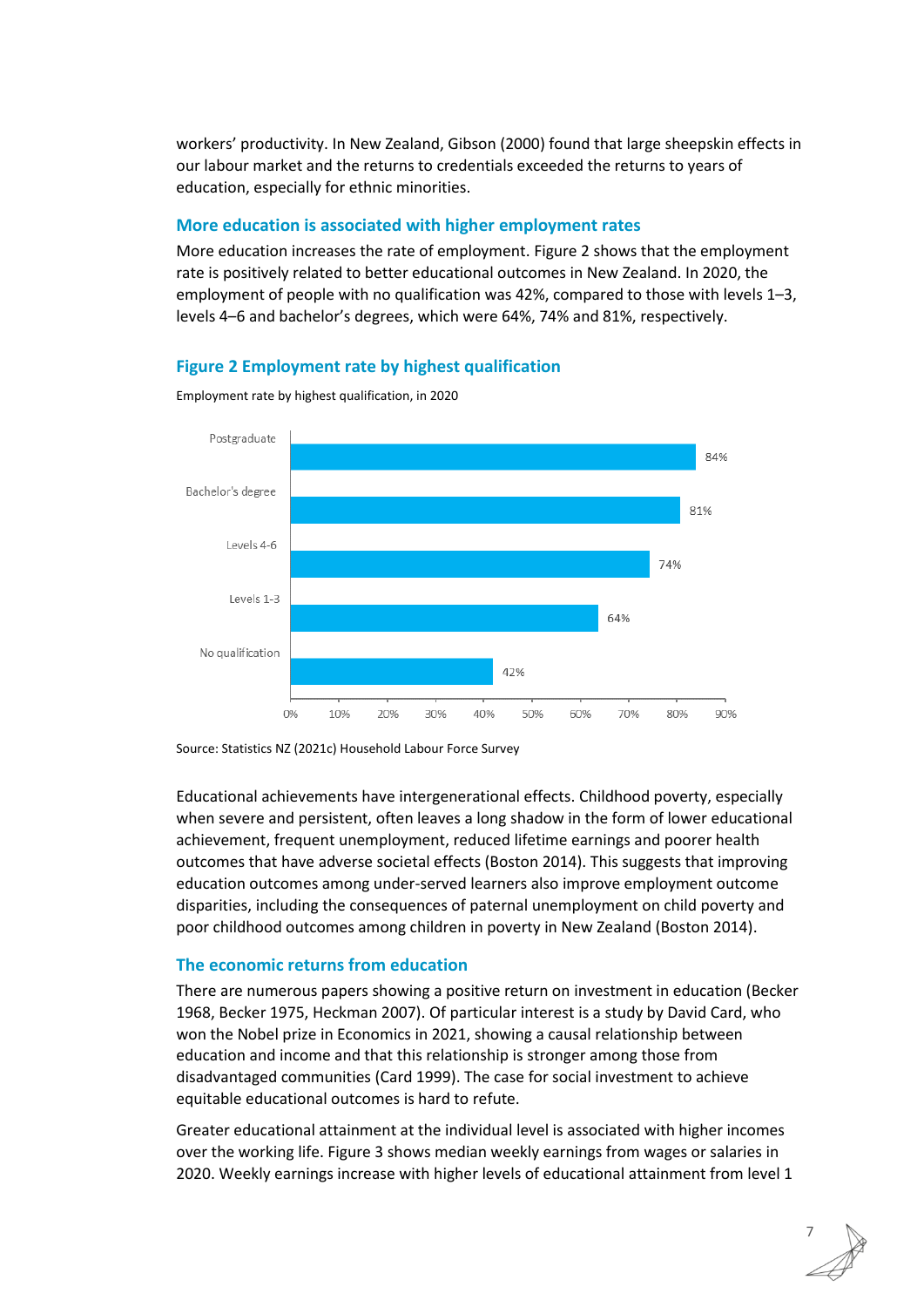qualifications. This indicates that there is an economic return from better education outcomes, from which disproportionately poorer educational outcomes exclude the underserved learners.

# <span id="page-13-0"></span>**Figure 3 Median weekly earnings in the labour force by qualification**



Median weekly earnings from wages and salaries by highest qualification, in 2020

Source: Statistics NZ (2021c) Household Labour Force Survey

Higher incomes support increased ability to save for retirement or a rainy day, such that higher income influences the long-term prosperity of learners. Higher incomes increase the spending power of individuals and households, and greater consumption levels flow on to expand the level of economic activity. Higher consumption collectively increases aggregate demand macroeconomic measures such as output and gross domestic product.

[Figure](#page-14-0) 4 shows the positive relationship between education and average earnings for those aged 18–64. It represents the effect of tertiary education on earnings potential over a person's working life. On average, education is a divergent pathway to high earnings over a lifetime. The potential average earnings range of someone with a bachelor's degree or a level 4–6 qualification are very different from those with no qualification or a level 1–3 qualification.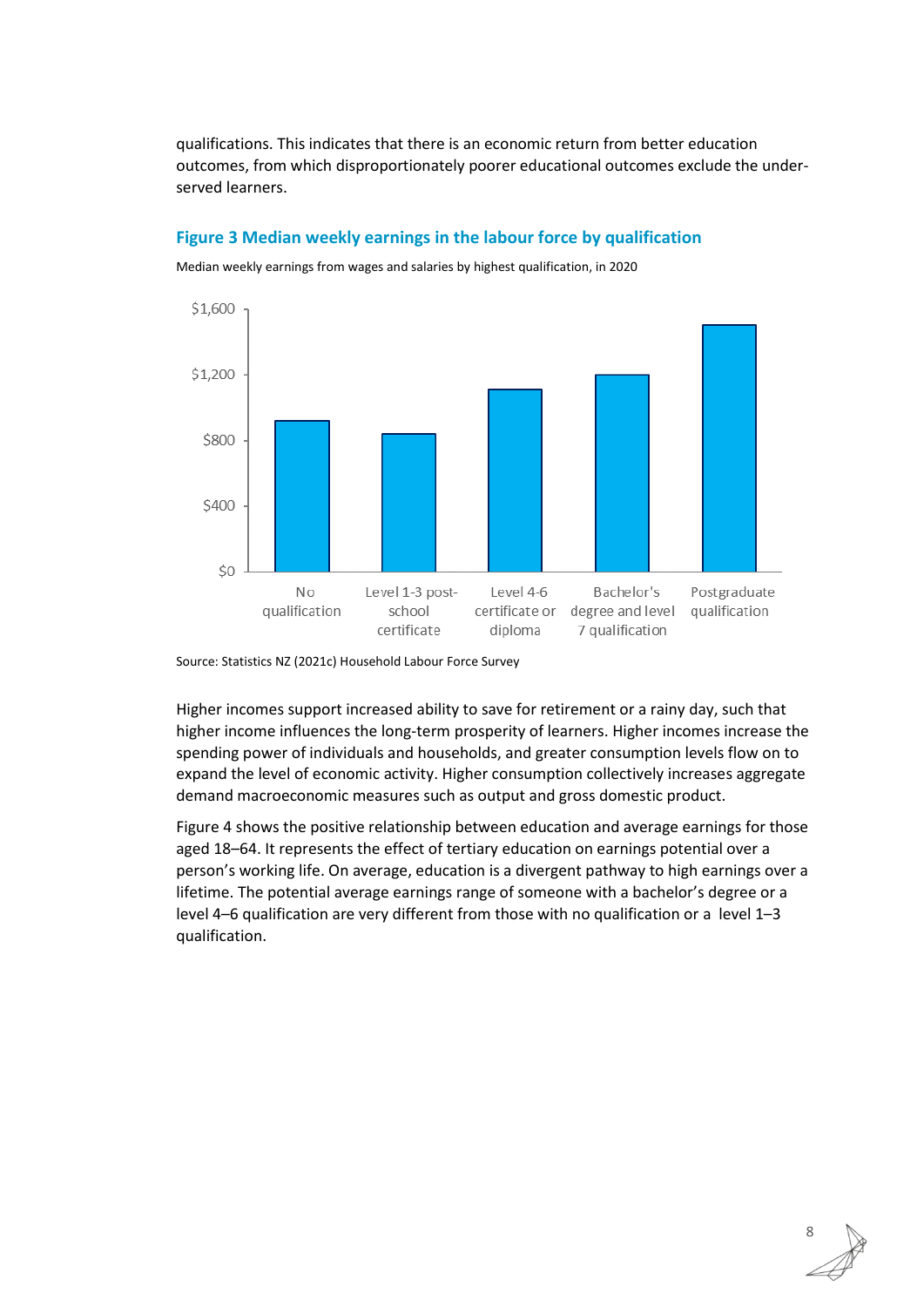#### <span id="page-14-0"></span>**Figure 4 Average earnings by age and highest qualification**

Average earnings, dollars



Source: NZIER analysis based on Statistics NZ (2021a; 2021b; 2021c)

These differences accumulate over time and mean that qualifications have a substantial effect on lifetime earnings potential[. Table 3](#page-15-1) shows the total average earnings for ages 18– 64 with different levels of education. Level 1-3 qualifications increase lifetime earnings by almost \$60,000 over the working life. The small difference between no qualification and level 1-3 seems to be related to increasing preferences for qualified employees and increases in the minimum wage closing the gap over time.

On average, someone with a bachelor's degree would earn more than \$1.1 million more than someone with no qualification over their working life. Similarly, a person with level 4– 6 qualifications will earn more than \$500,000 compared to someone with no qualification. This level of income difference will materially expand the potential economic outcomes and consumptions choices available to those with better education.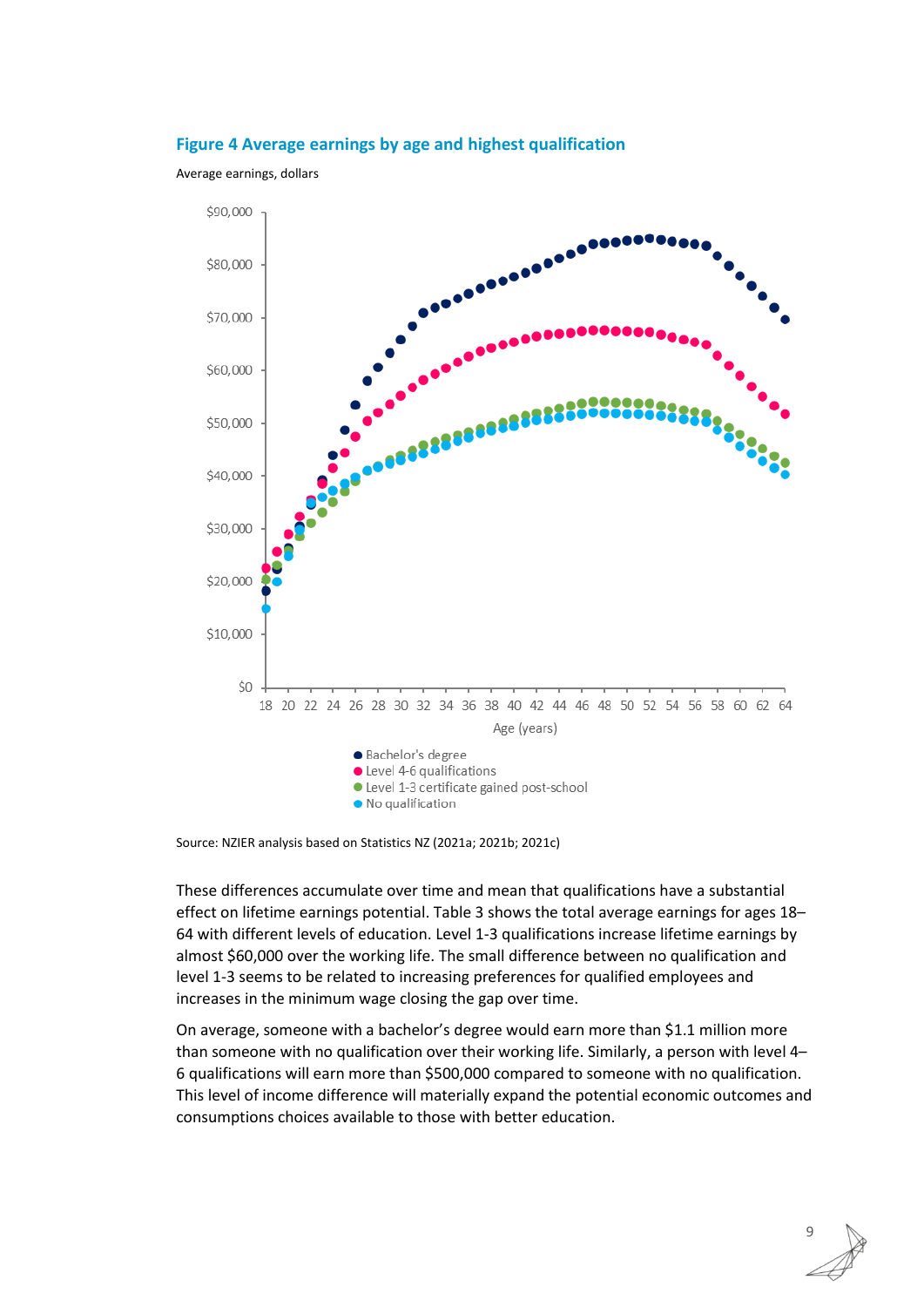## <span id="page-15-1"></span>**Table 3 Earnings between 18–64 years, by highest qualification**

Based on average earnings

| <b>Positive outcomes</b>                 | <b>Earnings from 18-</b><br>64 years old | <b>Compared to no</b><br>qualification | Percentage<br><i>increase</i> |
|------------------------------------------|------------------------------------------|----------------------------------------|-------------------------------|
| No qualification                         | \$2,096,900                              |                                        |                               |
| Level 1-3 certificate gained post-school | \$2,154,200                              | \$57,300                               | 3%                            |
| Level 4-6 qualification                  | \$2,682,800                              | \$585,900                              | 28%                           |
| Bachelor's degree                        | \$3,248,800                              | \$1,151,900                            | 55%                           |

Source: NZIER

Education can provide support for social mobility, including providing an escape path from the burden of poverty. Poverty reduction is beneficial for individuals, households, communities, social services on a contemporary and inter-generational time horizon. Paternal and maternal education and socioeconomic status are linked to the educational and economic outcomes of their children.

The potential increase in aggregate income due to transitioning 66,290 under-served learners from their current level of qualification to a level 4–6 qualification is \$844 million annually based on the median age of 32 years old, putting aside the role of the labour market in employment outcomes. The net present value of the increase in average earnings over working-age years due to improving the under-served learner from their current level of qualification to level 4-6 accreditation would be \$10.9 billion over 30 years. This is based on a median age of 32 among under-served learners, a labour force participation rate of 70%, and a 5% discount rate as per Treasury guidelines for default discount rate for policy analysis (The Treasury 2020).

In the labour market context, it is an oversimplification to assume that better education outcomes immediately and directly lead to better employment and better incomes. There will be a lag between qualification and employment outcomes because there must be labour demand to match labour supply, then there are also the recruitment processes. The effects of labour demand on the ability for people to transition into better jobs will be more pronounced at the aggregate level than the individual level. This means that the labour market gains for the whole cohort of under-served may take some time to be realised for everyone. Nevertheless, the potential transformational power of education is evidential.

# <span id="page-15-0"></span>**4.2 Significant economic benefits to society flow from individual benefits**

The wider economic benefits of tertiary education for society include:

- tertiary education produces a stronger civic society
- improved the state of knowledge
- contributes to the preservation of cultural heritage
- building a skilled and productive workforce which, through spending and taxation, contributes to societal wellbeing (Boston 2014).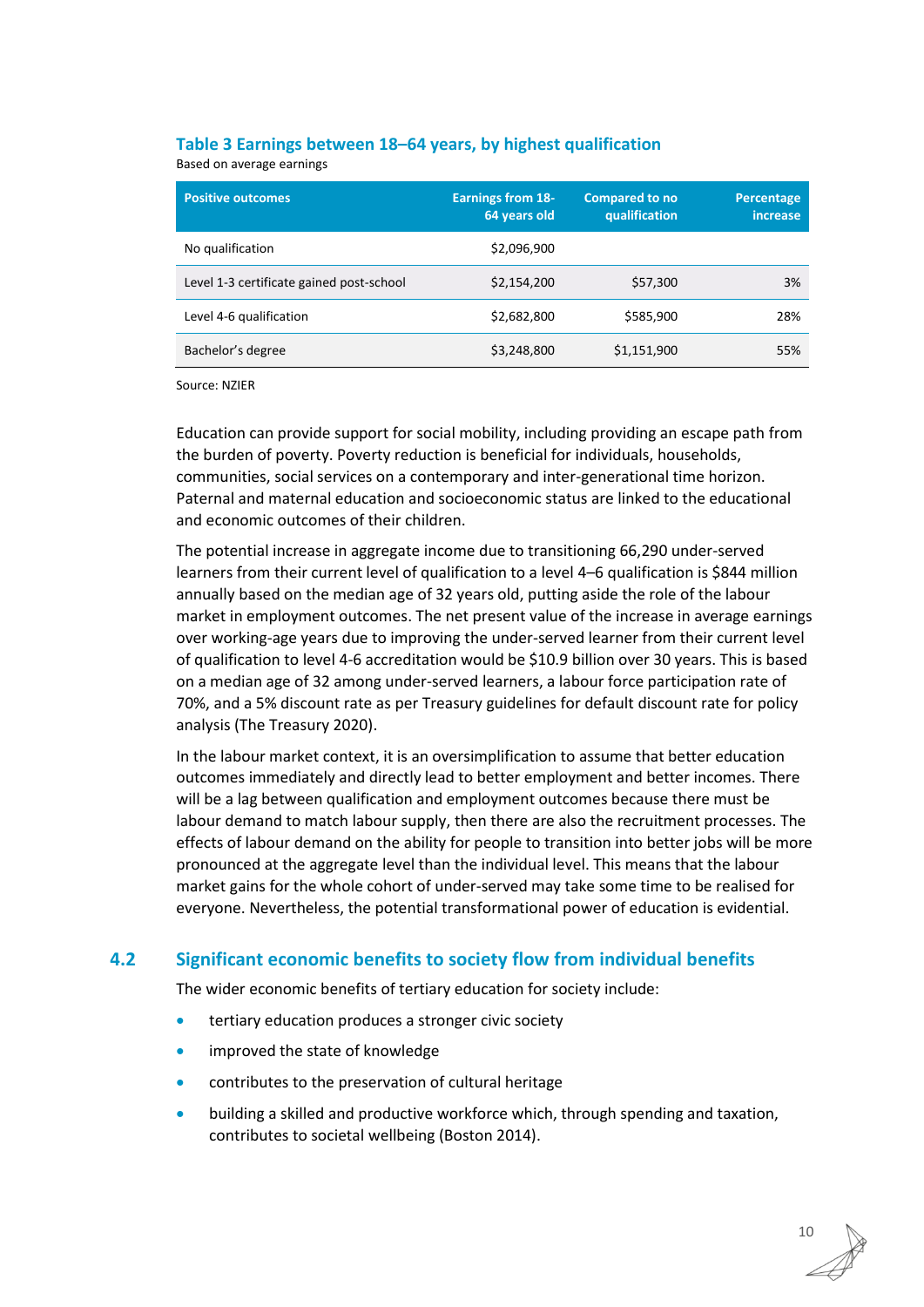# <span id="page-16-0"></span>**5 Better educational outcomes contribute to better social outcomes**

There is clear evidence that better educational outcomes are associated with better social outcomes. Education influences health through three mechanisms (Feinstein et al. 2006):

- self-awareness/self-care, which is shaped by the health literacy benefit of education
- context, which includes the effects of economic outcomes such as healthy housing and healthy diet (better housing and diet choices are affected by income, affordability and budgetary constraints or trade-offs)
- behavioural patterns that are shaped by environmental factors, social norms, and exposure to new ideas during and after education through the role of education as a social mobility phenomenon.

Educational attainment is associated with better health outcomes even when controlling for the health effects of better economic outcomes. One additional year of schooling can improve self-reported health outcomes by 5% to 9% (Brunello et al. 2016).

The international literature suggests that increased education may cause a reduction in smoking, anxiety disorders, anti-social disorders, suicide, crime, teenage pregnancies, unemployment and reliance on welfare benefits (Johnston 2004). Educational attainment is linked to greater health literacy which drives healthier decisions and openness to learn more about being healthier.

Heckman, Humphries, and Veramendi (2017) showed that transitioning from a low level of educational attainment to a high level was linked to the probability of positive and negative outcomes such as those listed i[n Table 4.](#page-16-1) Heckman et al. found that the non-market benefits of improved educational attainment were greater for those with lower initial ability. University graduation lowers welfare dependency, reduces the rate of depression, and raises self-esteem. The body of evidence on the benefits of education supports a conclusion that better education contributes to better health outcomes, in general. The benefits of better parental education at every level are measured in the outcomes of their children (Currie and Moretti 2003). This is evidence of the transformational effects of education at an individual level and intergenerational level.

#### <span id="page-16-1"></span>**Table 4 Non-market benefits of better education outcomes**

Transitioning from low to high levels of education increased positive outcomes and decreased negative outcomes

| <b>Positive outcomes</b> | <b>Negative outcomes</b> |
|--------------------------|--------------------------|
| Improved self-esteem     | Smoking                  |
| More civic participation | Depression               |
| Health quality gains     | Welfare dependency       |
|                          | Imprisonment             |

Source: Heckman, Humphries, and Veramendi (2017)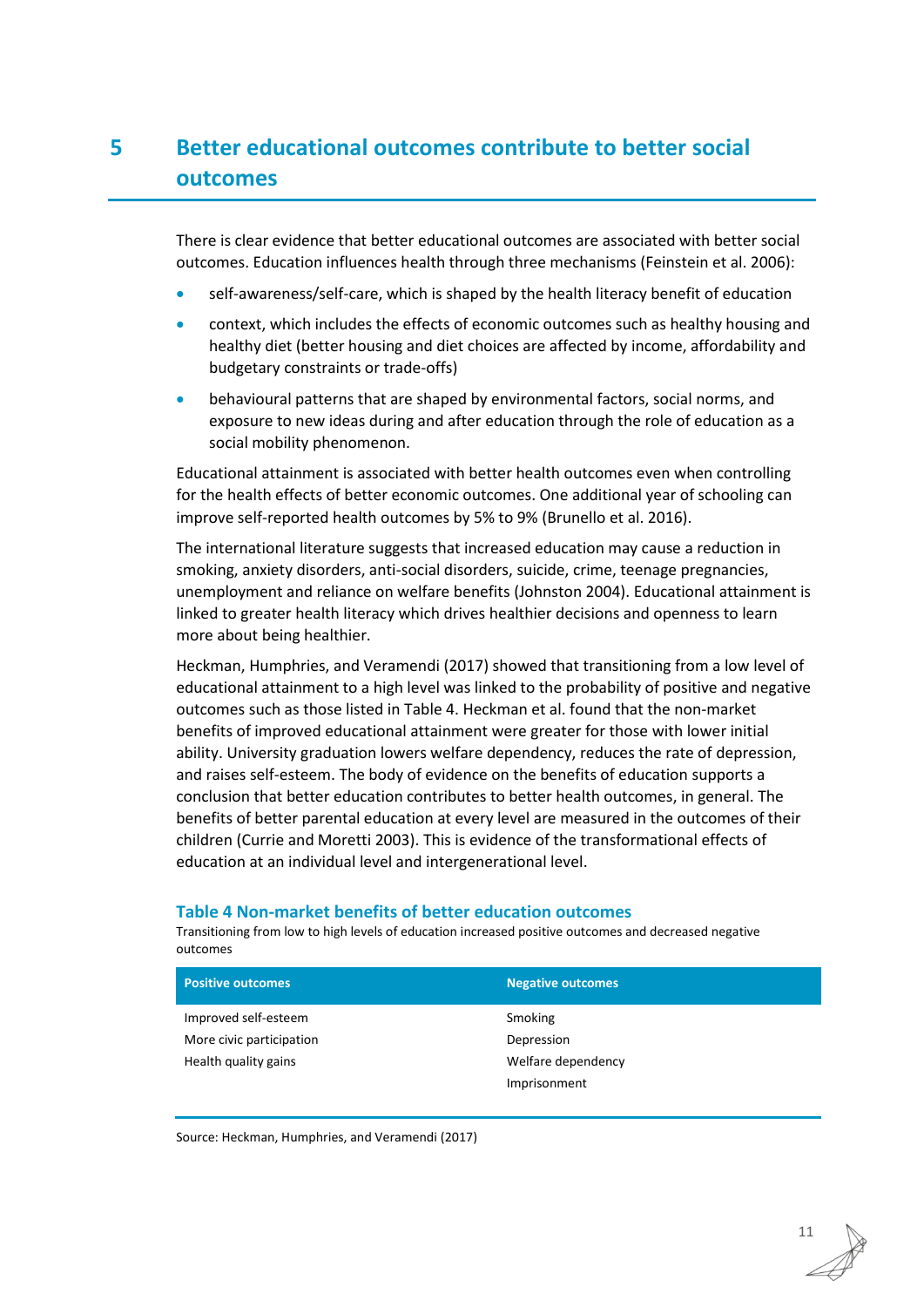In New Zealand, the higher rates of depression, welfare use, smoking and other poor social outcomes among our under-served learners are some of our more critical social concerns. [Figure](#page-17-1) 5 shows the relative rates of health outcomes among the three cohorts that are over-represented among under-served learners. A relative rate of more than one for negative outcomes indicates that that cohort is worse off than the comparator. A relative rate of two indicates the cohort experiences the outcome at twice the rate of the comparator. Similarly, a relative rate less than one for a positive outcome such as excellent self-rated health indicates that a cohort is under-presented in positive outcomes.

<span id="page-17-1"></span>

#### **Figure 5 Comparing health outcomes in 2019/2020**

# <span id="page-17-0"></span>**6 Better cultural outcomes, greater cultural awareness, and appreciation for cultural diversity**

Education supports increased participation in society and social cohesion within a community by facilitating the socialisation of diverse ideas. Participation in tertiary education has contributed to greater social cohesion through the exposure to and acquisition of collective core values among students. Equitable participation is critical in achieving equal levels of social cohesion (Green, Preston, and Sabates 2003). Inequity in educational participation and attainment might otherwise reinforce social and cultural norms or perspectives that are socially counterproductive.

Source: Ministry of Health (2020)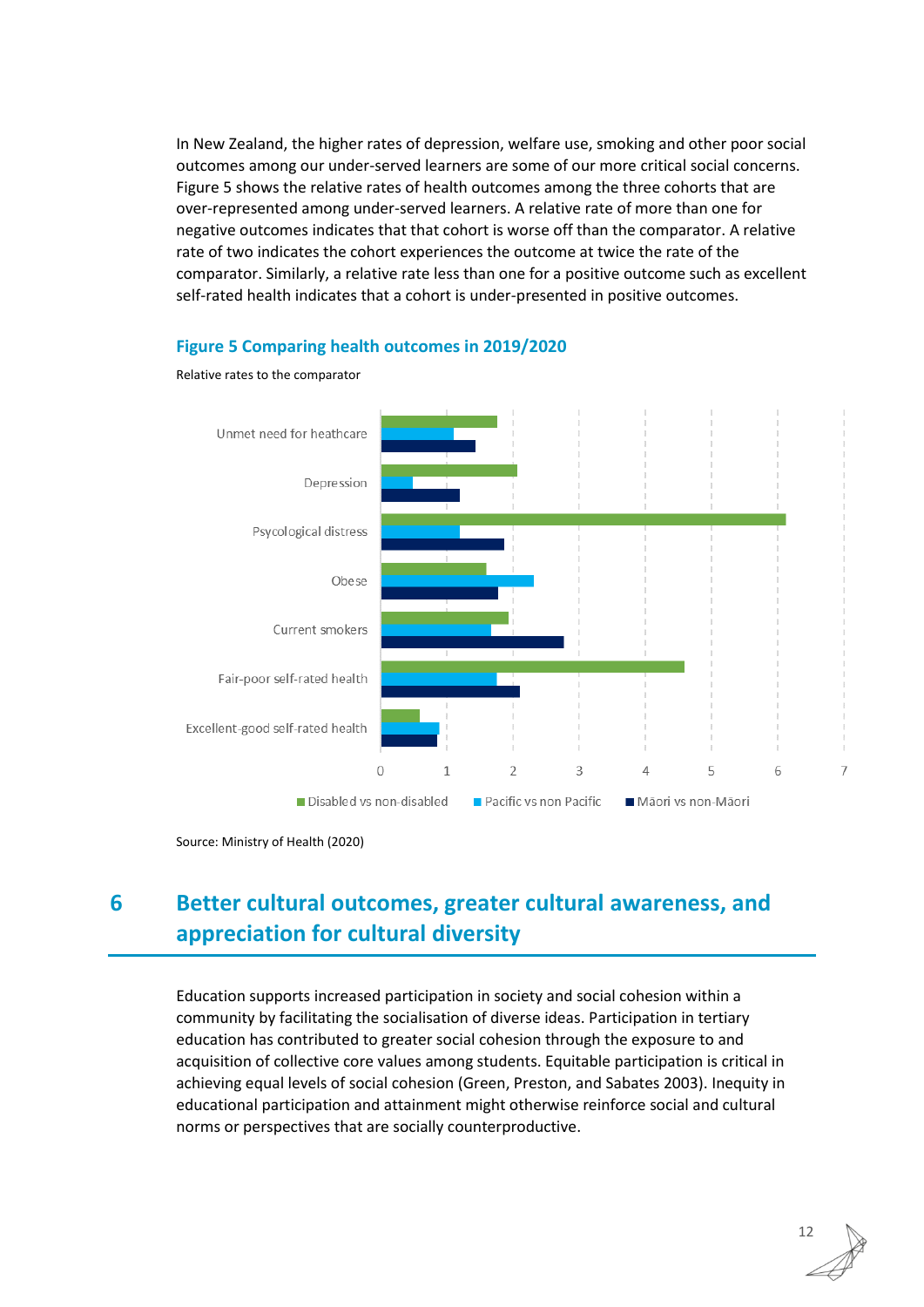#### **Education and a sense of purpose**

While collation is not causation, there does seem to be a relationship between tertiary education and a greater sense of purpose. A self-rated sense of purpose was higher among those with diplomas than those without qualifications (see [Figure](#page-18-0) 6).

#### <span id="page-18-0"></span>**Figure 6 Qualification and a sense of purpose, in 2014**

Percentage of respondents by a self-reported sense of purpose. People who reported 0 felt their lives were not at all worthwhile, and those who reported a 10 felt their lives were completely worthwhile.



Source: Statistics NZ (2014a)

#### **Voting and education**

Ministry of Education (2010a) investigated statistical the relationship between education and voting in New Zealand. They found that:

- Among men, there was a statistically significant relationship between having a bachelor's degree and voting.
- Men with tertiary certificates and diplomas also appeared to be more likely to vote, although the difference is not quite statistically significant at the 95 per cent level.
- This indicates that qualifications positively influence civic participation among men.
- Among women, there is no statistically significant relationship between education and voting for women.

Krieble and Tavich (2017) concluded that better quality civics and citizenship education in New Zealand could address the distributional problems in civic knowledge that have led to the apparent development of a civic empowerment gap that reinforces many of the inequalities we see in society today.

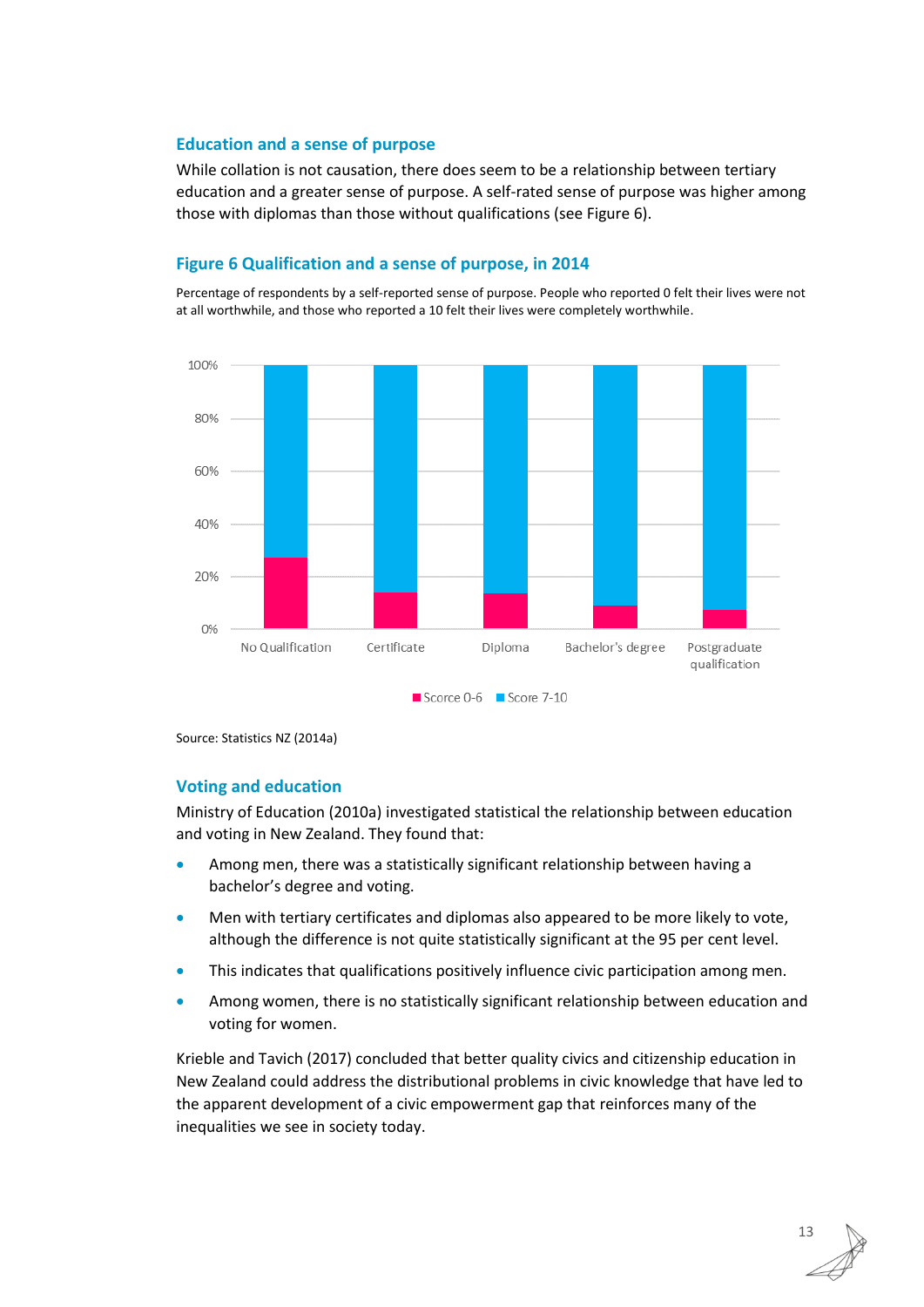# <span id="page-19-0"></span>**7 What does this look like for individuals?**

# <span id="page-19-1"></span>**7.1 What it could mean for Māori men**

Māori males are the largest sub-group among under-served learners. A Māori male is more likely to leave school without qualification or not go on to tertiary education. This could decrease their chances of employment by 12–33%. When they do achieve employment, their incomes will be up to \$20,000 lower per year. They will have lower health literacy, be more likely to smoke, with an increased chance of obesity and poor health outcomes. They are more likely to experience mental health distress and depression. Their self-esteem will be lower, and their social and civic participation will also be lower than average.

This research has shown the more equitable educational outcomes would have positive causal effects that would improve a wide range of social and economic outcomes for Māori men. The benefits would flow on to improve outcomes for their whānau now and in the future due to the intergenerational benefits of better education. Responding to underserved among Māori would be a tangible and enduring way to honour the equity principles in the Treaty of Waitangi on an individual and intergenerational time horizon.

# <span id="page-19-2"></span>**7.2 Education as a source of empowerment and self-determination for people with disabilities**

Understanding the potential of education for under-served learners with a disability is challenging because national statistics are not detailed enough to control for the severity of any cognitive impairment among this group of under-served learners. But it is clear that people with a disability are more likely to be under-served, and the pay-off of better education for those with a disability can be life-changing.

Education is a powerful tool for disabled people to succeed despite material physical, economic, and social barriers to full participation in society. For those with disabilities, education is a great source of empowerment that can level the playing field, offset the costs of mitigations, and underpin self-determination.

In 2019, 35% of disabled youth were not in education, employment, or training. That rate increased during the pandemic years and reached 49% during 2020. That means that half of the disabled youth are dependent on welfare, less able to afford their needs, and more likely to be excluded from society due to economic disadvantage. In general, disabled people in New Zealand have poor health outcomes and experience psychological distress at a rate that is six times higher than non-disabled people.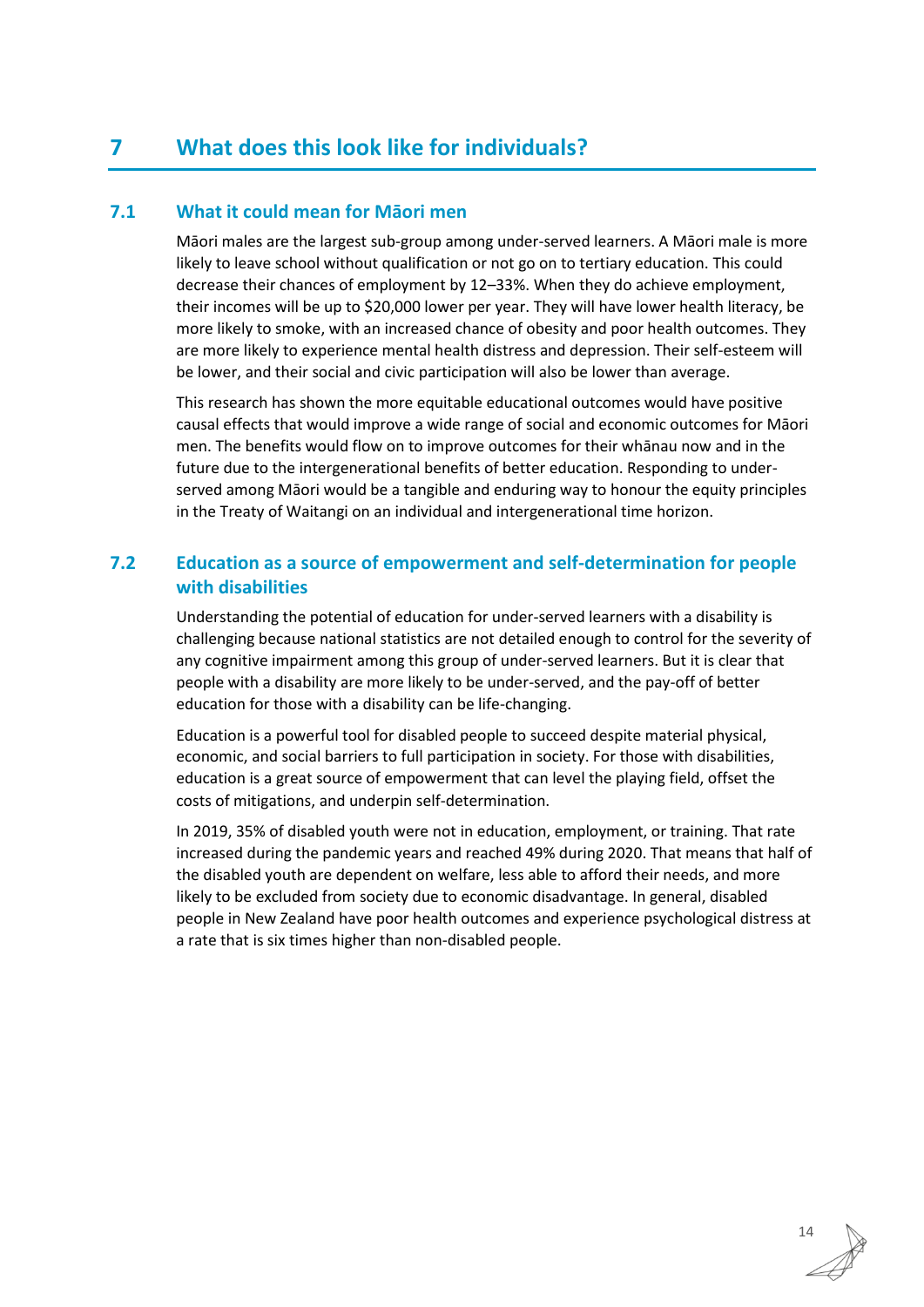### <span id="page-20-0"></span>**Figure 7 Comparison of youth NEET rates by disability status 2017–2021**

Population aged 15–24 not in employment, education, or training – measured in the second quarter.



Source: Statistics NZ (2021c) Household Labour force Survey

Education can improve the probability of employment in an occupation where disability becomes relevant. What's more, in the information age, earnings can be higher in a profession that requires little physical labour, which means with the right education, a disabled person can earn more than the average person. This can mean education or the lack of it can have radical implications for economic prosperity and personal wellbeing for people with disabilities.

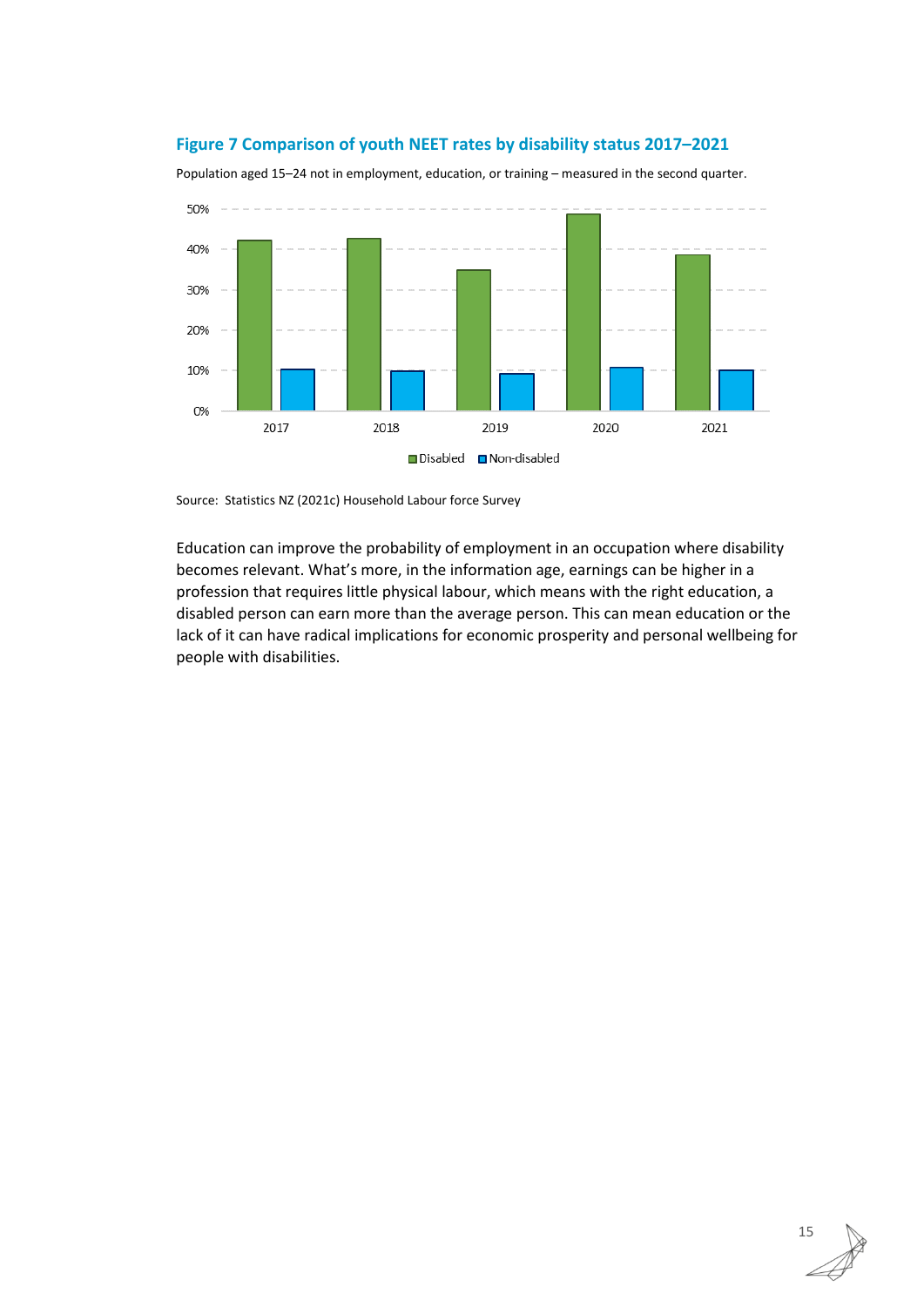# <span id="page-21-0"></span>**8 The value of UP Education for under-served learners**

In this section of the report, the focus is on the role of UP in achieving better education outcomes for under-served learners. The details of why and how more equitable education outcomes might be achieved are important, unsurprisingly well beyond the scope of the research. Here we compare UP's performance based on completion rates and costs compared to other providers.

UP Education has facilitated the realisation of education benefits by achieving higher than average completion rates for all students (se[e Figure](#page-21-1) 8) and among Māori and Pacific people (see [Figure](#page-22-0) 9).

### **UP Education delivers higher completion rates than other providers**

Overall, completion rates are higher at UP Education than the median rate for Private Training Establishments (PTEs). [Figure](#page-21-1) 8 shows completion rates for UP compared to the PTE median. In 2020, the percentage of learners completing a qualification at UP was 12% higher than the PTE median (including UP) and 22% higher than Industry Training Providers (ITPs). On a relative rate of completion basis, UP is 40% more than ITPs.



### <span id="page-21-1"></span>**Figure 8 Qualification completion rates by provider**

Source: Tertiary Education Commission, Nga Kete.

UP also does consistently better than the other providers for Māori and Pacific people. [Figure](#page-22-0) 9 shows the qualification and course completion rates among Māori and Pacific people for 2018, 2019 and 2020. The results show that absolute completion rates among Māori and Pacific people are about 10% higher at UP than the PTE median. Understanding what leads to better outcomes by some providers will be crucial in addressing the gap in education outcomes among under-served learners. Further work is needed to investigate the opportunities from different policies and approaches.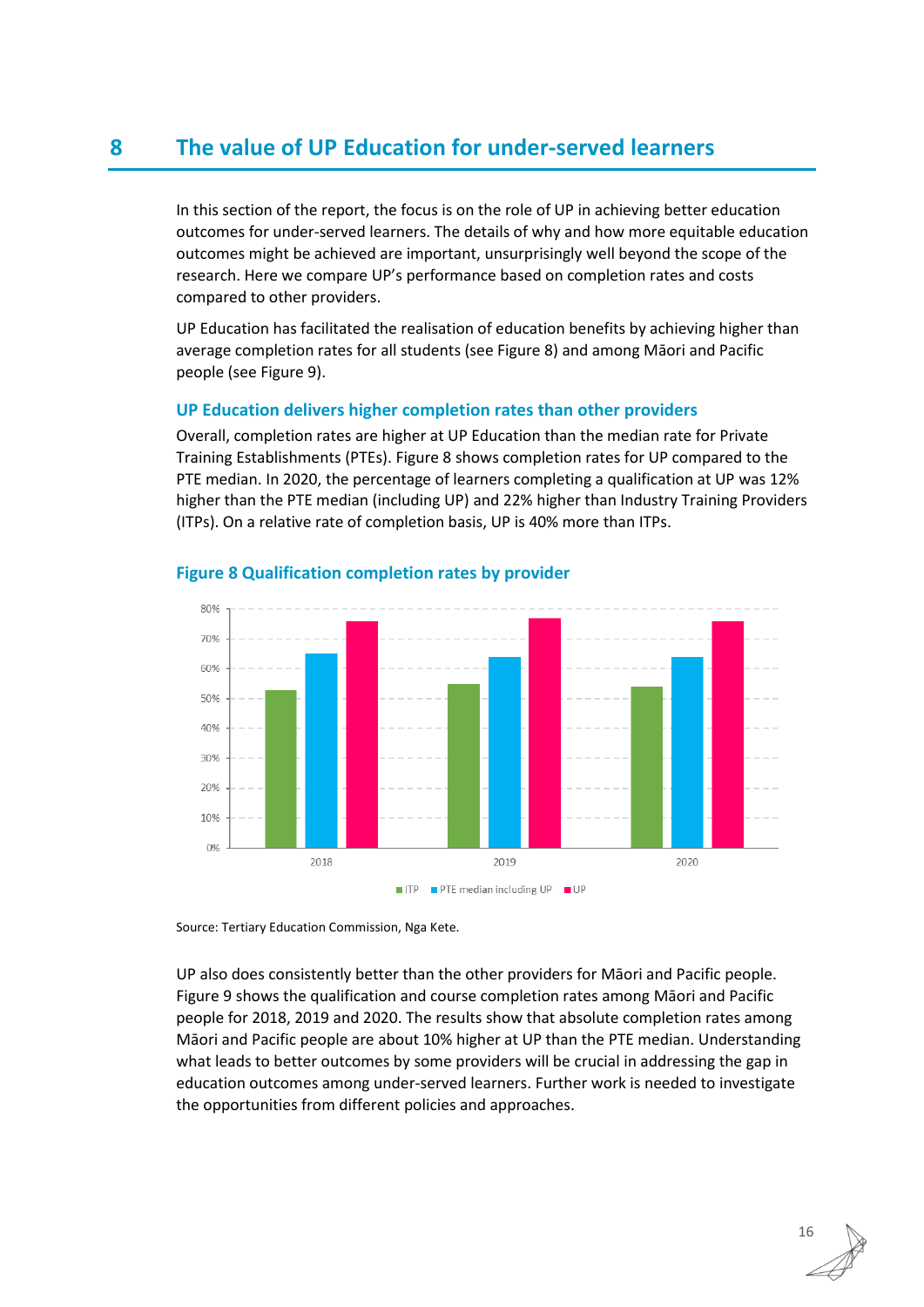

<span id="page-22-0"></span>**Figure 9 Qualification and course completion rates among Māori and Pacific people**

Source: Tertiary Education Commission, Nga Kete.

# **The scale of impact and opportunity is substantial**

PTEs operate on a scale of enrolment close to that of universities (see [Figure](#page-22-1) 10), and some individual PTEs are on a similar or equal scale to their public sector counterparts in their specialist area.



### <span id="page-22-1"></span>**Figure 10 Domestic tertiary enrolments by ethnicity, gender, and subsector, 2015**

■Universities ZIInstitutes of technology and polytechnics ■Wānanga ■Private training establishments

Source: New Zealand Productivity Commission (2017)

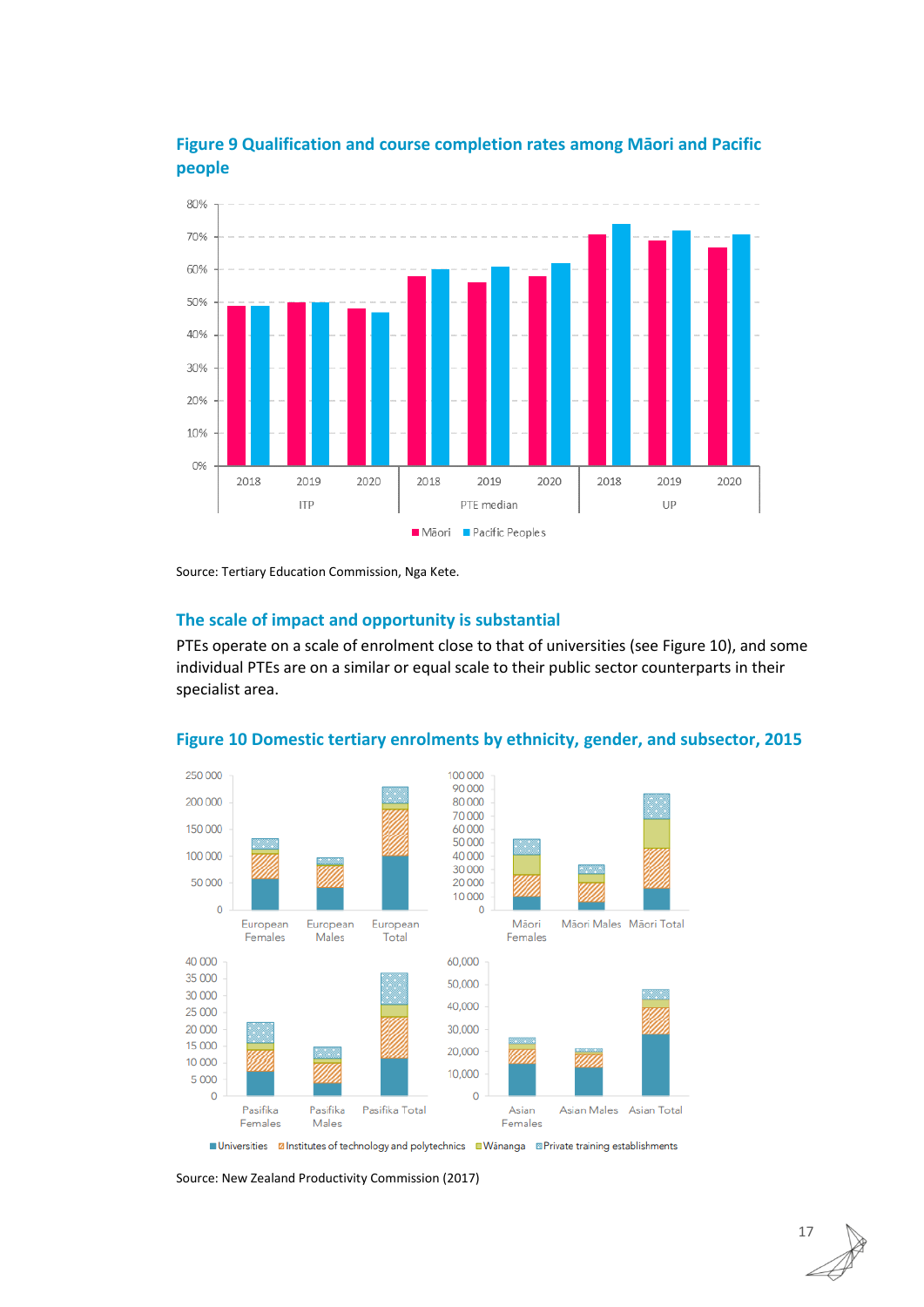# **Improving outcomes for Māori and Pacific learners and learners with disabilities is a major opportunity**

As shown i[n Figure](#page-22-1) 10, despite the strong presence of PTEs and wānanga in New Zealand, Māori and Pacific students are disadvantaged. Even after controlling for prior school achievement, Māori school leavers are less likely to enrol in higher-level tertiary education and those who do experience worse outcomes. Pacific school leavers are much less likely to successfully complete a degree than New Zealand Europeans.

Lifting outcomes for Māori and Pacific learners is critical to ensuring good socioeconomic outcomes for these groups and ultimately reaching New Zealand's economic potential. But to do this, the government must acknowledge and harness the important role that PTEs play. PTEs are more popular with Māori (and roughly as popular with Pacific learners) than universities.

A similar case can be made for learners with disabilities who are more heavily represented in wānanga, institutes of technology and polytechnics (ITPs) and PTEs than in universities (se[e Figure](#page-23-0) 11).

#### <span id="page-23-0"></span>**Figure 11 Percentage of students with a disability by education provider type**



Percentage of students with a disability

Source: New Zealand Productivity Commission (2017)

#### **Higher staff to student ratios at PTEs offer the potential for a tailored service**

Under-served learners may be better served in education systems that have the capacity for more tailored and student-orientated teaching. Rather than a one size fits all universal approach, a targeted approach may contribute to better outcomes. Ministry of Education data shows that PTEs consistently have higher staff ratios to students compared to other tertiary institutions (see [Figure](#page-24-0) 12). This suggests that PTEs may be better able to serve students with diverse needs in the classroom.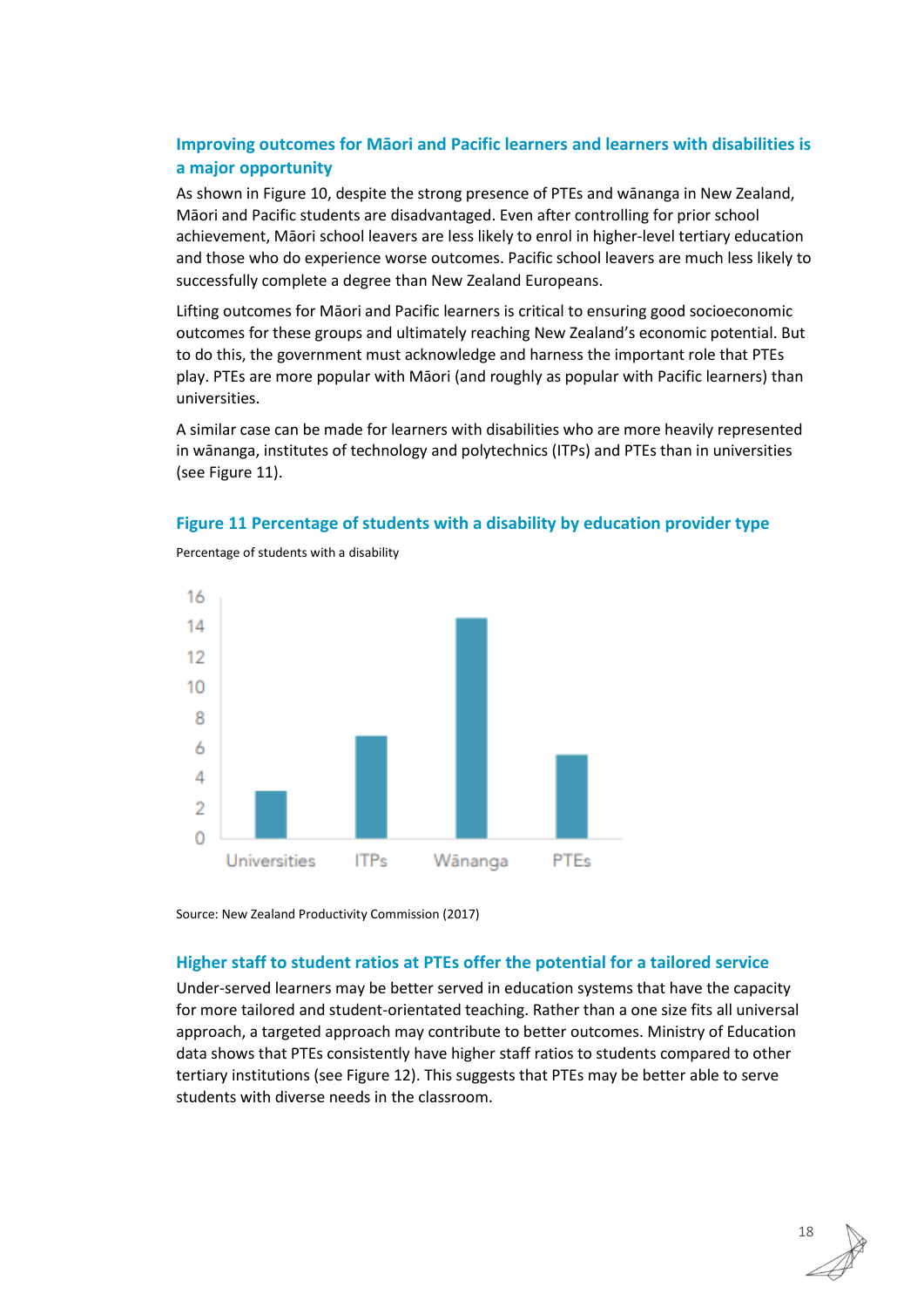#### <span id="page-24-0"></span>**Figure 12 Students per academic staff member**



The average number of students per academic staff member

Source: NZIER, using Ministry of Education tertiary resourcing data Quality Tertiary Institutions, <http://www.qti.org.nz/Our-Views/The-Role-of-Private-Tertiary-Education>

#### **One average UP delivers cost-effective outcomes**

UP Education appears to be more cost-effective than other providers. [Figure](#page-25-1) 13 compares the cost funding of education per student, qualification completion and course completion. Each measure was compared on an Effective Full-Time Student (EFTS) basis. An EFTS is a unit for counting tertiary student numbers on a comparable basis. An EFTS is equivalent to a student taking a normal year's full-time study counts as 1.0 EFTS units or the equivalent of 120 credits on the National Qualifications Framework.<sup>1</sup>

[Figure](#page-25-1) 13 shows that on an EFTS basis, UP is 26% more cost-effective per student, 40% more cost-effective per completed qualification, and 38% more cost-effective course completion compared to the PTE median funding cost (excluding UP).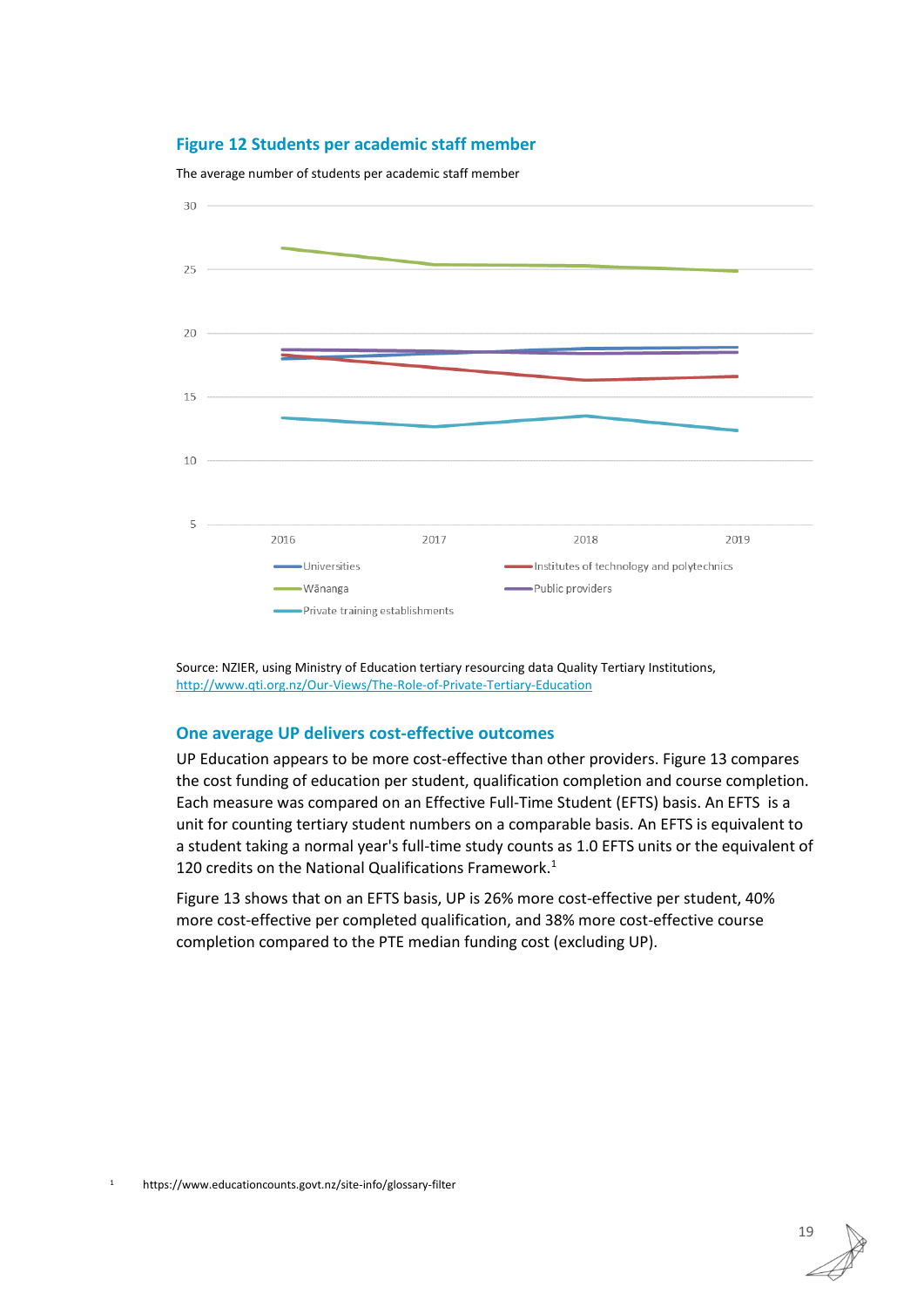<span id="page-25-1"></span>

The cost per outcome, adjusted for EFTS. The data labels show the cost of UP versus the PTE cost median excluding UP.



Source: Tertiary Education Commission, Nga Kete.

# <span id="page-25-0"></span>**9 Conclusion**

Education could be one of the most influential levers for improving the wellbeing of people in New Zealand, including addressing disparities and inter-generational adverse outcomes.

There is a large body of literature showing the positive and multifaceted benefits of improving education outcomes. The links between education, the economy, health and social settings indicate that education is one of the more influential policy levers for improving the welfare of New Zealanders now and in the future.

Under-served learners are over-represented in the statistics about adverse economic, health and social outcomes. But there are opportunities to do things differently to address the needs and settings of those who are under-served. Education can be innovative, targeted and tailored for the needs and aspirations of an increasingly diverse population.

Further research is needed to investigate how greater innovation in education could improve educational outcomes for under-served learners and contribute to cost-saving in health and social policy spending. The link between better education outcomes and improvements in other areas is undoubted.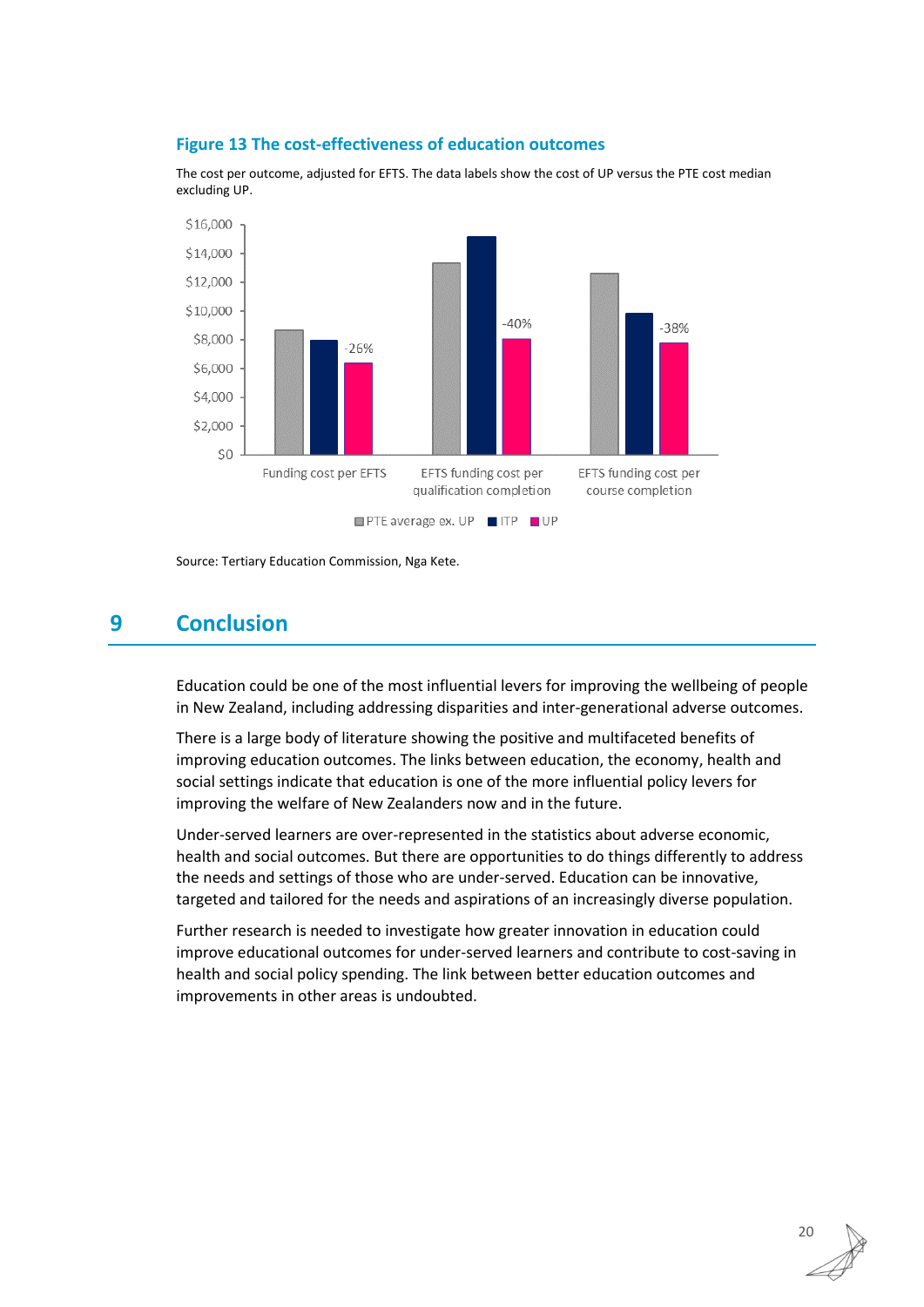# <span id="page-26-0"></span>**10 References**

- Altonji, Joseph G., and Charles R. Pierret. 1998. 'Employer Learning and the Signalling Value of Education'. In *Internal Labour Markets, Incentives and Employment*, edited by Isao Ohashi and Toshiaki Tachibanaki, 159–95. London: Palgrave Macmillan UK. https://doi.org/10.1057/9780230377974\_8.
- Boston, Jonathan. 2014. 'Child Poverty in New Zealand: Why It Matters and How It Can Be Reduced'. *Educational Philosophy and Theory* 46 (9): 962–88. https://doi.org/10.1080/00131857.2014.931002.
- Brunello, Giorgio, Margherita Fort, Nicole Schneeweis, and Rudolf Winter-Ebmer. 2016. 'The Causal Effect of Education on Health: What Is the Role of Health Behaviors?' *Health Economics* 25 (3): 314–36. https://doi.org/10.1002/hec.3141.
- Card, David. 1999. 'The Causal Effect of Education on Earnings'. Handbook of Labor Economics. Elsevier. https://econpapers.repec.org/bookchap/eeelabchp/3-30.htm.
- Currie, J., and E. Moretti. 2003. 'Mother's Education and the Intergenerational Transmission of Human Capital: Evidence from College Openings'. *The Quarterly Journal of Economics* 118 (4): 1495–1532. https://doi.org/10.1162/003355303322552856.
- Feinstein, Leon, Ricardo Sabates, Tashweka M Anderson, Annik Sorhaindo, and Cathie Hammond. 2006. '4. What Are the Effects of Education on Health?', 184.
- Gibson, John. 2000. 'Sheepskin Effects and the Returns to Education in New Zealand: Do They Differ by Ethnic Groups?' *New Zealand Economic Papers* 34 (2): 201–20. https://doi.org/10.1080/00779950009544323.
- Green, A., J. Preston, and R. Sabates. 2003. 'Education, Equality and Social Cohesion: A Distributional Approach'. *Compare: A Journal of Comparative and International Education* 33 (4): 453–70. https://doi.org/10.1080/0305792032000127757.
- Heckman, James J, John Eric Humphries, and Gregory Veramendi. 2017. 'The Non-Market Benefits of Education and Ability', 36.
- Johnes, Geraint, and Jill Johnes. 2007. *International Handbook on the Economics of Education*. Edward Elgar Publishing.
- Johnston, Grant. 2004. 'Healthy, Wealthy and Wise? A Review of the Wider Benefits of Education', 40.
- Krieble, Todd, and Danijela Tavich. 2017. 'Civics and Citizenship Education in New Zealand: A Case for Change?' *Policy Quarterly* 13 (4). https://doi.org/10.26686/pq.v13i4.4613.
- Krugman, Paul R. 1994. *The Age of Diminished Expectations: U.S. Economic Policy in the 1990s*. MIT Press.
- Ministry of Education. 2010a. 'Benefits of Tertiary Certificates and Diplomas: Exploring Economic and Social Outcomes'.
- ———. 2010b. 'Labour Market Outcomes of Skills and Qualifications'. Tertiary education occasional paper 2010/05.
- Ministry of Health. 2020. 'New Zealand Health Survey Annual Data Explorer'. 2020. https://minhealthnz.shinyapps.io/nz-health-survey-2019-20-annual-dataexplorer/ w 06564365/#!/explore-indicators.

21